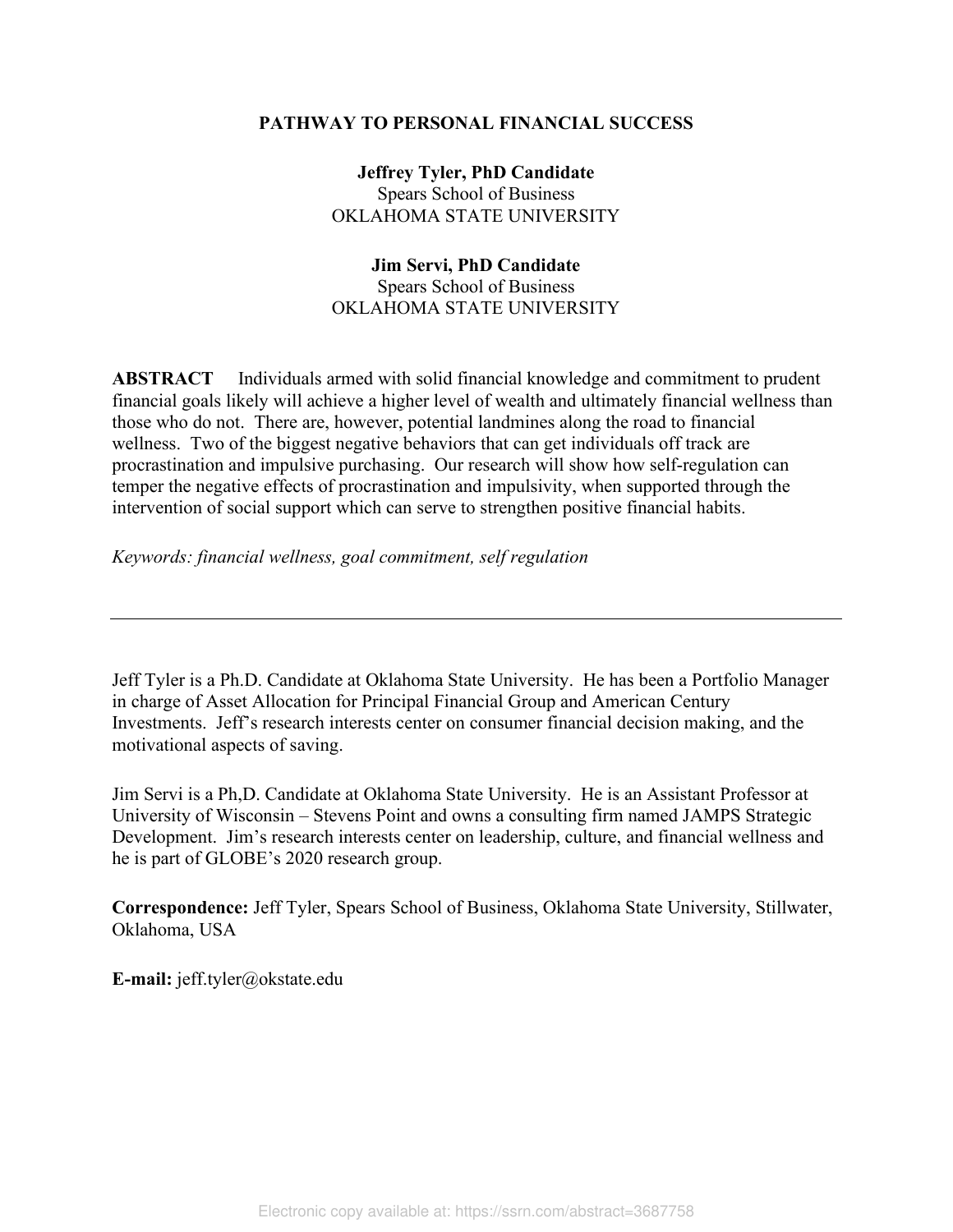# **INTRODUCTION**

*Keiko Matsuda, 45, is a sales executive for a large financial institution. She is married and has three children. Keiko and her husband are overjoyed, and a bit concerned. It seems their oldest daughter just got accepted to a prestigious university that their*  daughter has always dreamed of attending. They are thrilled, as it is a dream come true, *but concerned about how they will finance this, with two more waiting in the wings. Despite making a combined \$200,000, they have little saved up, and the annual cost after aid is almost \$40,000. They knew they should be putting money away in a college savings plan, but somehow never got around to it. To make matters worse, Dave*  was recently furloughed from his job as a middle manager for a major airline, which will *slash their household income by almost half. Since they hadn't planned for the job disruption, handling college expenses out of current income becomes more problematic. They are currently trying to figure out what the best course of action would be. Do they let her go, or do they send her to a state school with much lower tuition?* 

Although this is a fictional story, the premise plays out across America everyday. Many Americans find themselves in Keiko's position every year. In fact, a 2019 study of consumer savings by Bankrate, suggested that 20% of Americans have no savings at all. A fact they note has been consistent over the past several years. Even more alarming is that 75% of households save less than 10% of income for all purposes – such as retirement, emergencies, college expenses or other. This directly impacts the economy with less spending power during times of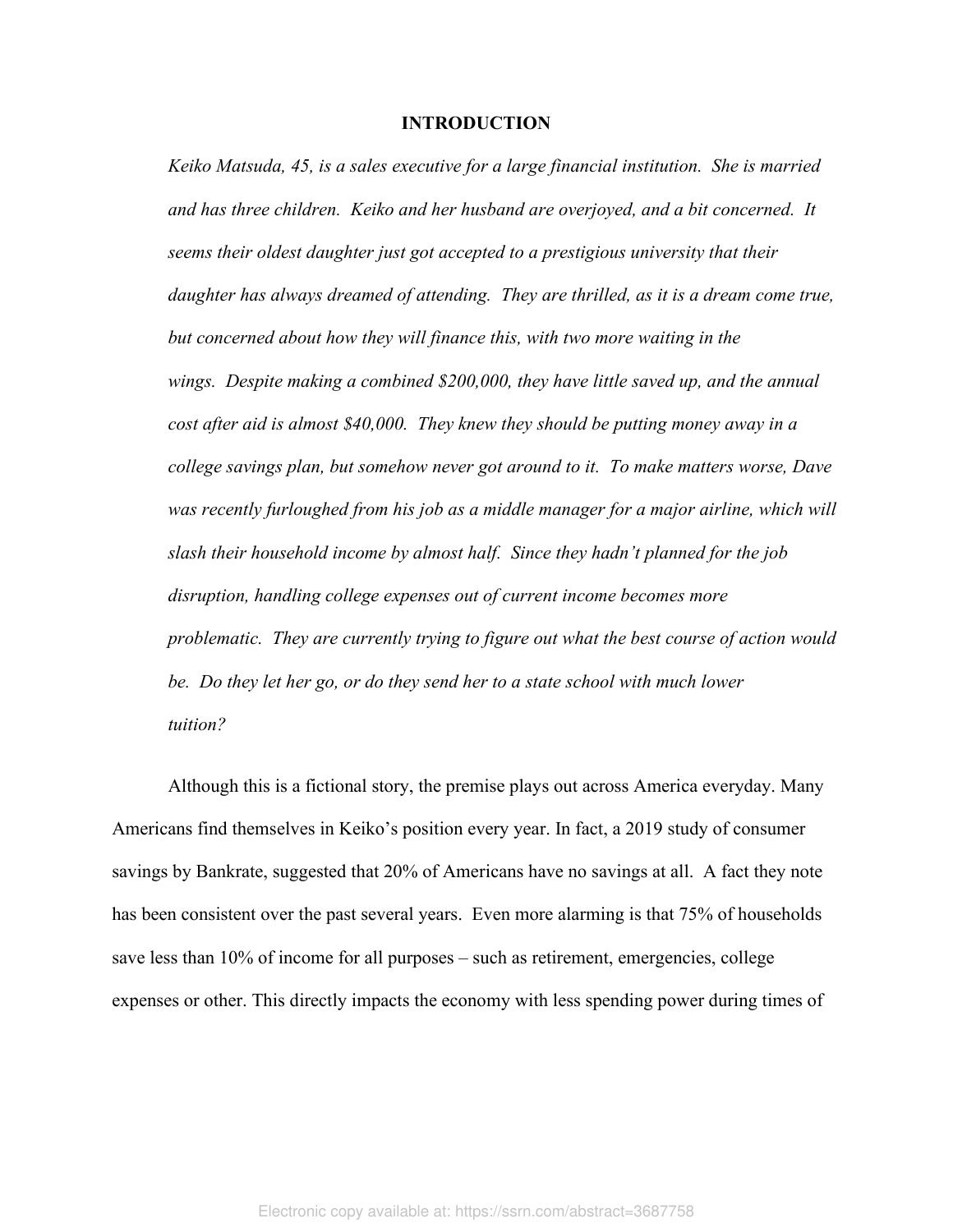crisis, the local, state, and federal governments that are often left to support them, and employers as they need this collective saving power to support corporate savings and retirement plans.

This paper aims to go beyond financial knowledge and financial wherewithal as a means to financial wellness. Financial wellness requires more than simply setting goals. Social support is needed as a driving force for long-term commitment to those goals. Understanding this is vital to changing the statistics surrounding savings rates, whether it is corporate retirement programs or individual savings, so both organizations and individuals are more financially well off. This concern is of critical importance to senior managers in the business world.

A large grocery chain, who takes a paternal attitude toward its employees illustrates this point. Their goal is to help employees save for a successful retirement. They provide an employer match for their company 401k program, however due to tax laws which emphasize equality of contributions, their higher paid employees are prohibited from contributing the maximum amount due to the lower paid hourly workforce who don't contribute significantly. Their challenge is to provide an environment which encourages employee savings across the full spectrum of employees.

This concept was first explored by testing undergraduates at a land grant university. The findings from the survey provided mixed results on our original hypotheses, but led to important future research topics, which are further discussed. The literature review expands on the concept of financial knowledge, financial literacy, and financial wellness while exploring some important concepts that lead to financial wellness such as goal orientation, planfulness, self-regulation, and social support. Finally, the results, implications, and direction of future research is discussed.

Research suggests the pathway to personal financial success is relatively straightforward. An individual must set realistic goals, make a plan as to how to achieve those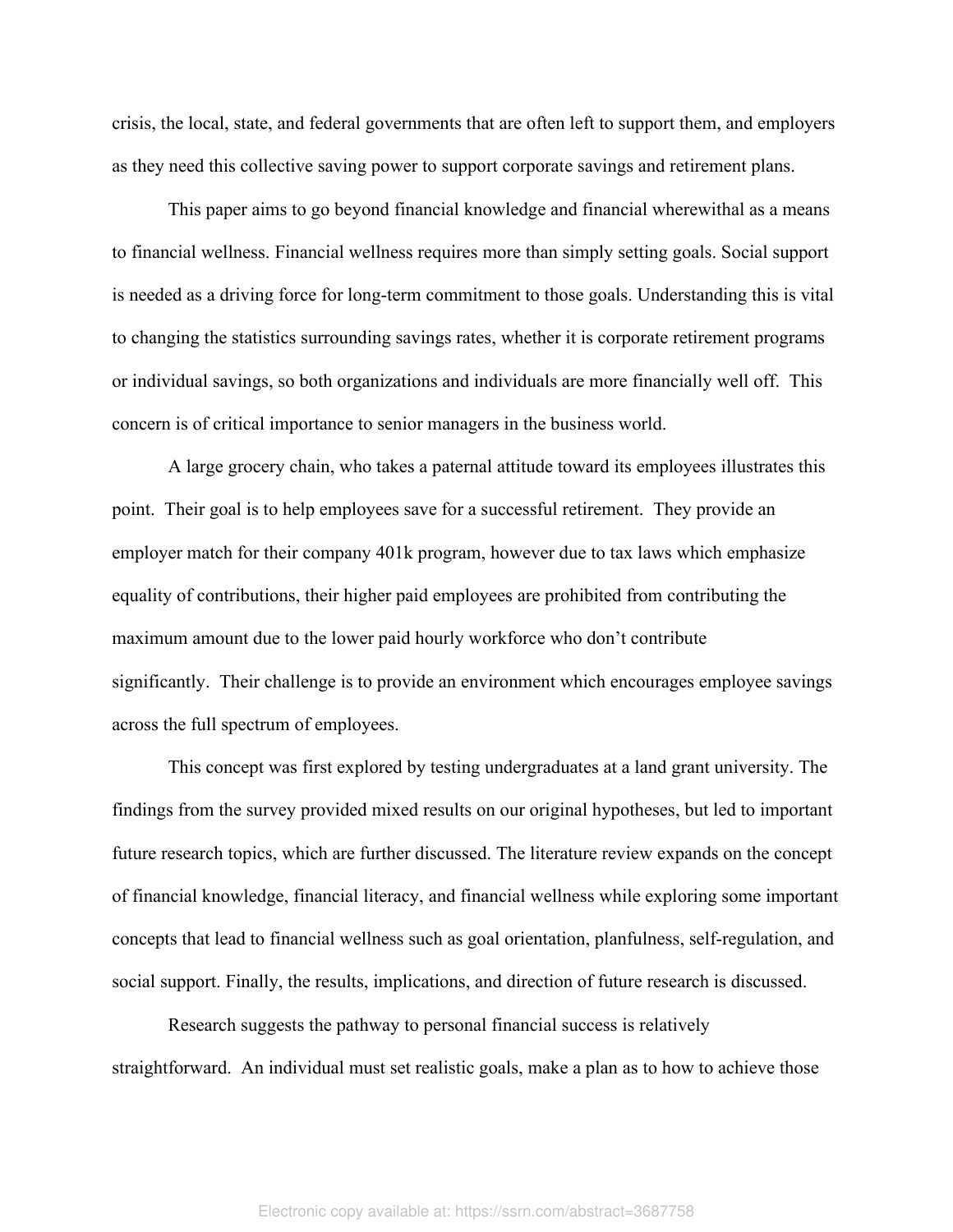goals and implement the plan to achieve those aspirations (Lusardi 2007). This pathway is well known. So why is it that people don't follow it to the end result? To answer this question, we integrate research from Goal Commitment Theory (Locke and Latham, 1988; Frese, Stewart & Hannover 1987) and Self Determination Theory (Desi and Ryan 2000), and its corollary Self-Regulation Theory (Baumeister and Leary 1997) to explain how social support is a key factor in why so many people struggle to achieve financial success despite knowing the pathway. It is our premise that by combining sound goal setting and commitment coupled with social support mechanisms will allow individuals to overcome negative behaviors and form the basis for development of beneficial financial habits. Setting and committing to realistic and achievable financial goals, along with the social support to reinforce the implementation of those financial plans which will ultimately lead to financial wellness.

The current thinking amongst academics and policy makers is that improving financial literacy will lead to financial wellness. However, there are several problems with that solution. First, and foremost, is the lack of evidence that financial literacy leads to behaviors that will create wellness (Fernandes, Lynch and Netemeyer 2014). Part of this is due to a lack of a clear definition of what financial literacy is. Leading scholars, such as Lusardi (2007) and Mandell (2006) equate financial literacy with financial knowledge. Quoting Richard Thaler in the New York Times (10/2013), *"In some ways, the finding that financial education doesn't provide long-term payoffs is hardly surprising. After all, how much do you remember from your high school chemistry class? Unless you use chemistry at work, you probably don't recall much about ionic bonding."* Consequently, knowledge acquisition, while useful, will have a limited long-term impact on wellness. It is our contention that the behavioral side of the equation is the more tangible aspect of the search for financial literacy. Not only knowing what to do but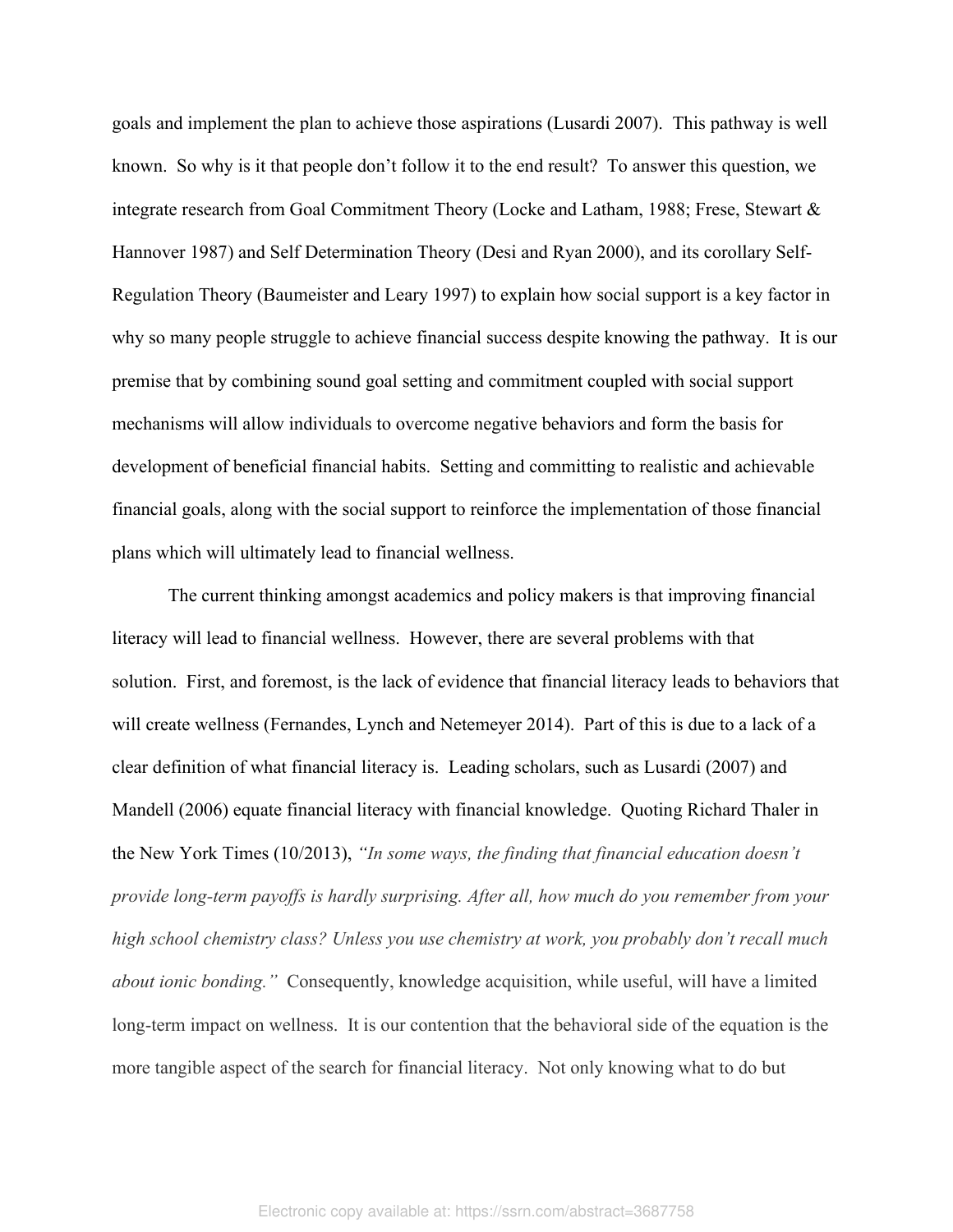making a plan to implement those behaviors. A key aspect of the contribution of financial knowledge is in understanding the current environment, and the desired future state. Goal commitment requires clarity of goals. Financial knowledge will provide individuals with an awareness of what appropriate goals are, and potentially how to achieve them.

Deci and Ryan (2000) laid out the requirements for Self Determination Theory (SDT). In order for the individual to create the proper environment for self-motivation they need three characteristics – competence, autonomy and relatedness. Competence is where financial knowledge comes in. In order for an individual to be motivated to make the behavioral adjustments necessary the individual must first possess the knowledge of what needs to be done and how it might be done. Autonomy relates to a feeling of control. That one has the ability to effect change in one's short and long-term financial situation. Goal Orientation and Goal Commitment are two related concepts which speak to the idea that an individual can take the knowledge they have obtained and commit it to action through the setting and implementation of goals. Lastly, relatedness is the idea that one is part of a group.

Personal finance is largely a solitary undertaking. People sit in their dining rooms all over the country and grapple with organizing their finances. However, as with many things in life, that solitary pursuit leaves us with an array of choices to fulfill or not our particular obligations. Community support can be the aspect that creates an environment of accountability which holds individuals to their tasks. This relatedness also has the benefit of modelling, the idea that one can learn the lessons of successful individuals and follow those guides.

It is precisely these last two aspects of SDT that our study will attempt to show enhanced outcomes. The starting point for any such analysis is to begin with the individual's financial wherewithal. For our purposes, financial wherewithal is a concept that includes household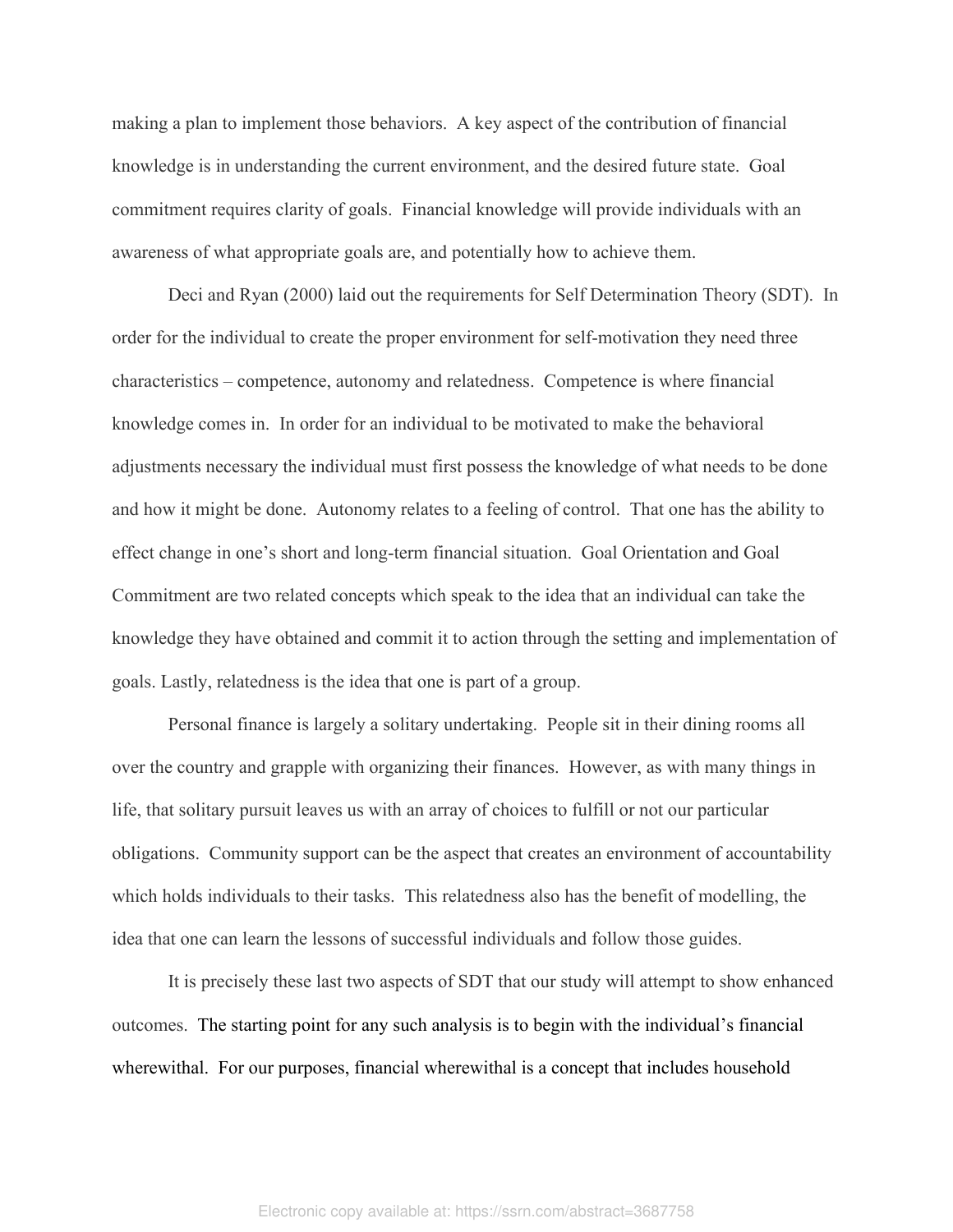income and net worth. However, as with Keiko and Dave, financial wherewithal is no guarantee of financial wellness. Even armed with presumably a high degree of financial knowledge, allowing for her job in financial services, the lack of creating goals and implementing those goals hampered the effect of knowledge on wellness. Consequently, the next step in our model is to evaluate the efficacy of goal commitment on wellness. It is our contention that for one to be truly successful in accomplishing both short- and long-term goals one needs to set goals and commit themselves to the implementation of those goals. To that end, our model incorporates the last dimension of the planning process, that of relatedness.

With the onset of social media, social support can either be localized whereby a participant tells a few friends, joins an investment club or some other method of establishing a communal awareness of the individual goals. But, it could be more elaborate such as participation in a social media forum, such as a Facebook chat room, for discussing goals and the progress toward them. As Thaler pointed out unless you use chemistry at work, the knowledge will atrophy. This theory is the foundation of such things as "Save More Now", auto enroll, and auto escalate for 401k savings. Our study will show that through goal setting and social support the knowledge is kept alive, and ultimately leads to better financial behaviors.

# **LITERATURE REVIEW AND HYPOTHESIS DEVELOPMENT**

There is an established link between planning and financial wellness (Lusardi and Mitchell 2007, 2011). In their research, Lusardi and Mitchell show that financial literacy and planning have a direct correlation to increases in wealth. According to the Sallie Mae survey, parents who plan for college savings have accumulated over twice savings for college than nonplanners, \$22,169 versus \$9,208. However, the literature on financial literacy indicates small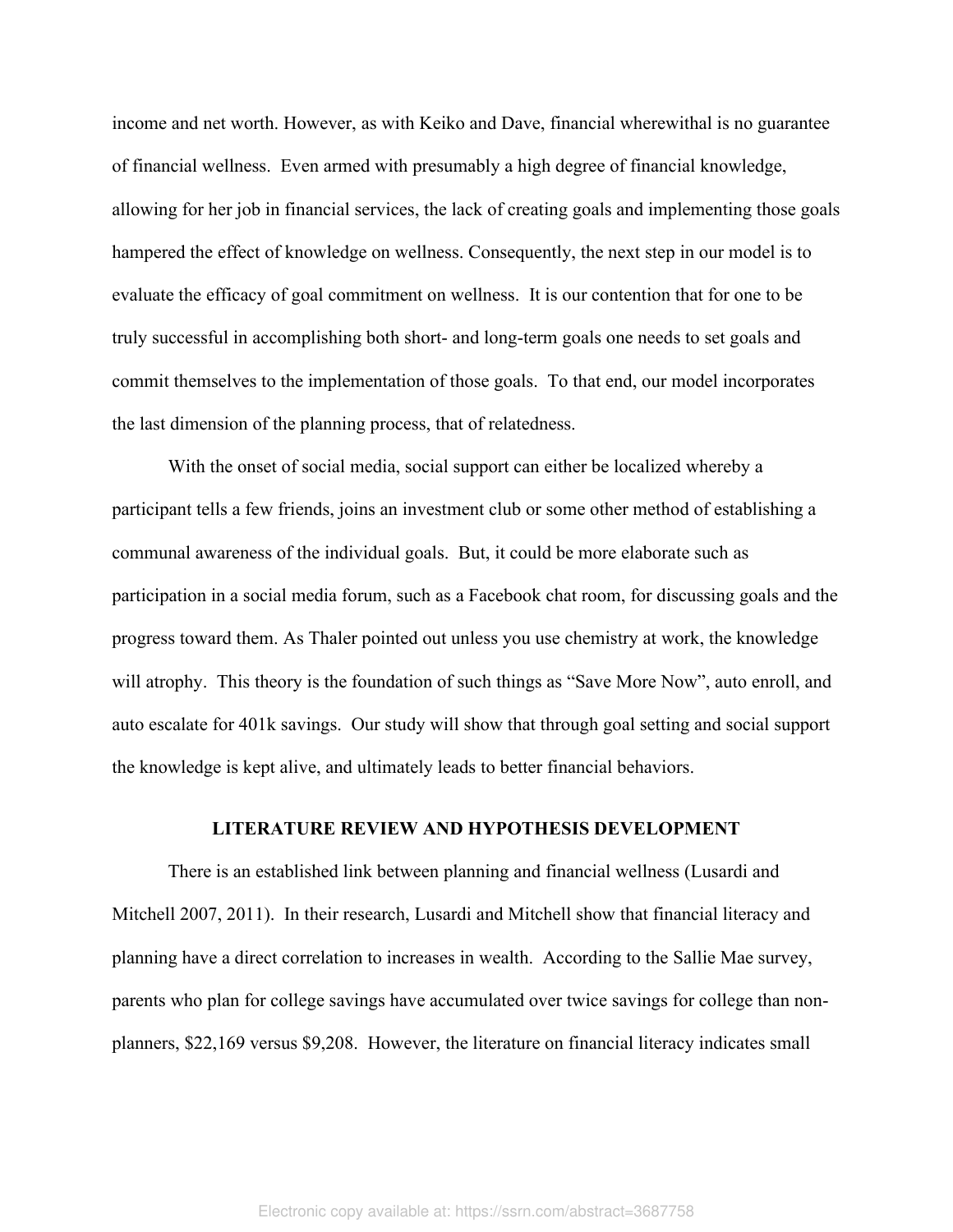effect sizes relative to the costs of programs to educate participants (Fernandes, Lynch and Netemeyer 2014). In their meta-analysis of financial literacy and the relationship to financial behaviors, they showed that the linkage was not only small, but also fleeting in its effectiveness. Indeed, while not a direct focus on our study, we find that Financial Literacy is a flawed concept, not well understood or defined by academics.

Financial literacy is really a combination of several constructs (Huston 2010). A key component of financial literacy is financial knowledge. Financial knowledge is a measure of how well a consumer understands basic financial principles such as inflation, interest rates and diversification (Lusardi and Mitchell 2007, 2011, 2014, Mandell 2006). This knowledge is tested by asking individuals a three to five question test, and scoring how well the individual answers the questions. Historically, the ratio of correct answers hovers around 60%. But, as Fernandes et al point out this success ratio has limited effect on financial behaviors.

This is best understood by a simple example. If John Q Public does not know the relationship between bond prices and interest rates (one of the lowest scoring questions at only 27% correct NLSY79 Financial Literacy Questionnaire 2012), but pays his/her bills regularly, are they then financially literate or illiterate?

The definition of financial literacy has been expanded to include financial behavior (Warmath and Zimmerman 2019). It also includes the ability and willingness to implement the knowledge. Ability is understood to be a measure of one's skill at applying the knowledge once gained. Warmath and Zimmerman apply Bloom's Taxonomy of Learning (1956) to understand literacy means moving knowledge to a high plane of learning. Willingness is a construct dealing with self confidence in one's ability to apply the acquired knowledge. Our research extends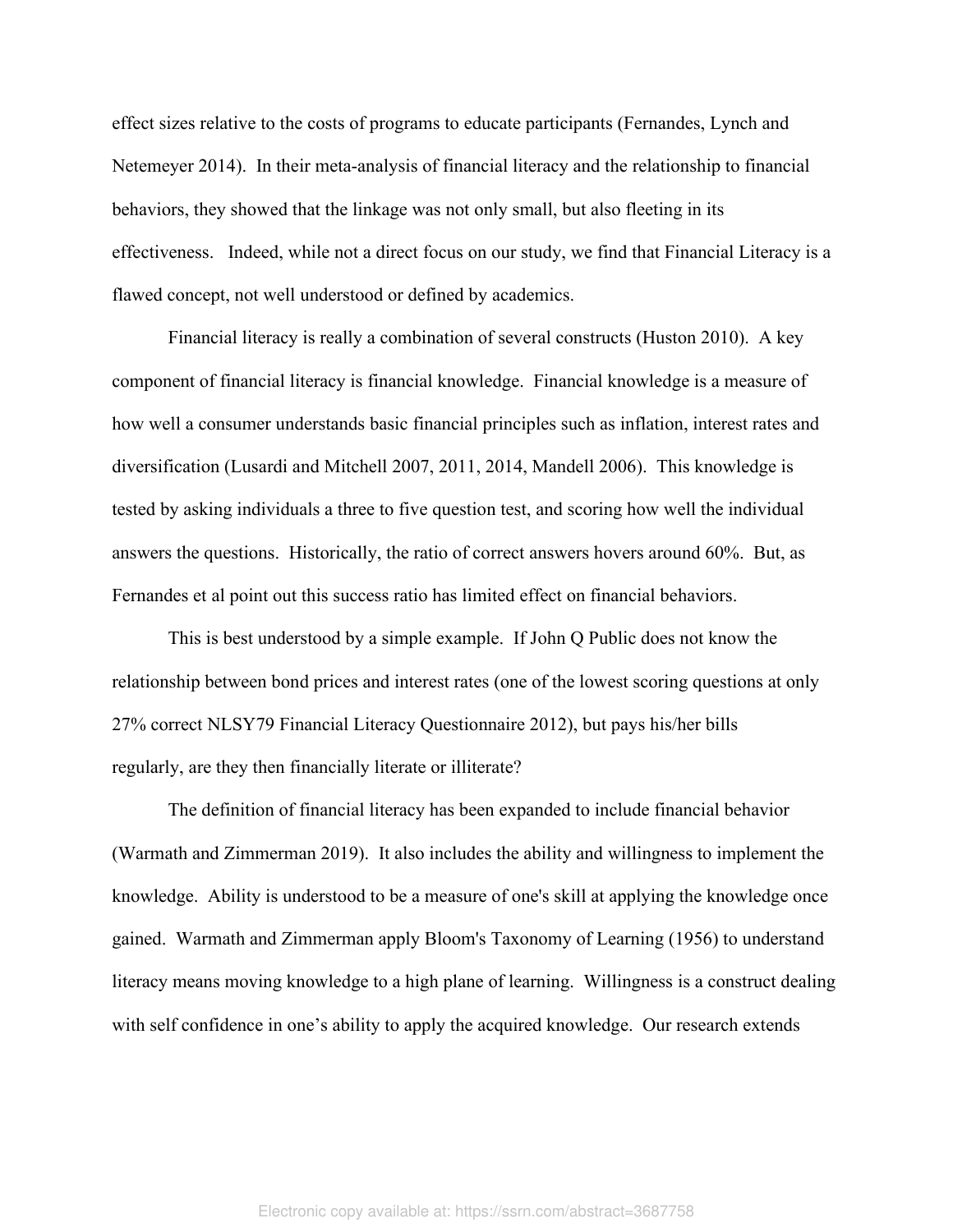these two concepts, ability and willingness, in the application of financial knowledge to positive financial behaviors.

The concept that building financial knowledge has a positive impact on consumer financial wellbeing has been studied thoroughly, less attention has been focused on potential roadblocks between building a sound plan and financial wellness. At times, the consumer is their own worst enemy. We all procrastinate on making the kinds of plans that will lead us down the path to wellness. There is another potential roadblock that lies on the path to wellness, that of impulsive consumer behaviors. On the positive side, self-regulation can aid consumers in avoiding these roadblocks.

Our process begins with financial wherewithal. *Financial Wherewithal* is the raw material that each individual brings to the table with which to build some concept of financial wellness. Each individual has a different array of building blocks with which to use for this purpose. Is the individual beginning with a high net worth, and a high salary, or are they minimum wage workers merely focused on making ends meet?

In order to achieve wellness, the individual must possess the motivation to work toward it. The determination of the components of this motivation form the basic architecture of Self Determination Theory. (Deci and Ryan 2000) Humans work on the principle that in order to achieve holistic wellness they must have three fundamental components: Competence, Relatedness and Autonomy. As our research will demonstrate these three components play a determining role in the development of financial wellbeing and can stave off the perils of road blocks along the way.

The first factor along the path to financial wellness is Competence. Competence is the knowledge and ability to achieve one's goals. It is at the heart of goal setting and planning. In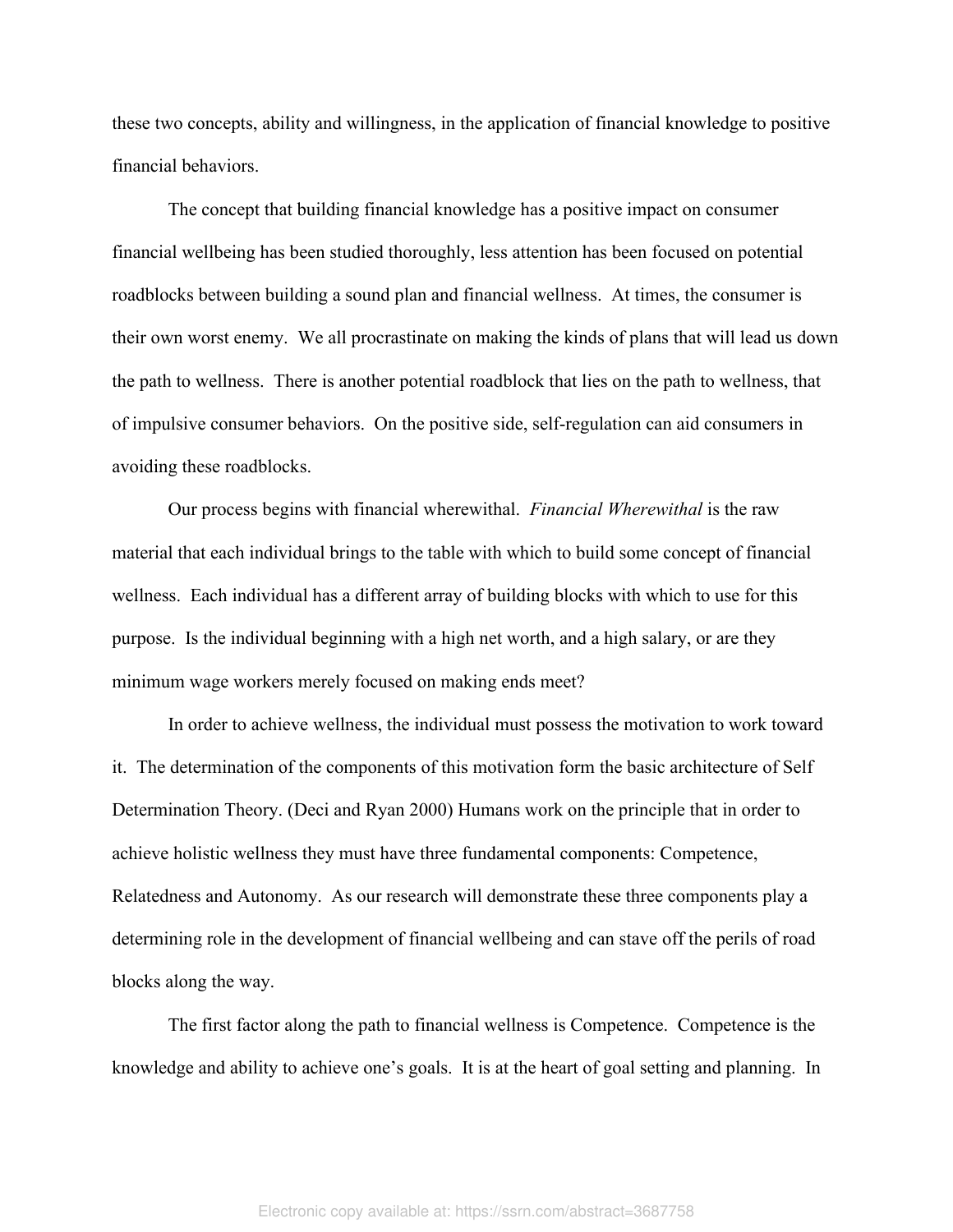order to achieve competency, and thus make obtainable goals, one must achieve a level of financial literacy. *Financial knowledge* is the ability to understand financial concepts, and their applications. (Lusardi 2008). While not the focus of this research, it is important to note that financial literacy is problematic across the world. Our survey of college students enrolled in Introductory Finance at a large Midwest college scoring about 60% on a 7 question Financial Literacy test. This factor clearly complicates the concept of goal orientation and planfulness, as they both rely on an understanding of the appropriate target upon which to plan.

*Goal Orientation* is the process of setting objectives for oneself that require effort to achieve (Frese, Stewart, and Hannover 1987) . Goal orientation really is a combination of two important constructs, goal setting and goal commitment. A goal could be to run a marathon, save for college, lose weight or any other purposeful objective. In order to effectively achieve that goal, an individual needs a plan. Frese and colleagues showed a direct link between goal orientation and planfulness for effective outcomes. *Planfulness* is the process of determining the steps for achieving the goal. Planfulness is a factor within the goal setting process. Once a goal is determined, planfulness is the path one sets forth in terms of how achieving that goal will work. Importantly, Masicampo and Baumeister (2011) showed that planfulness can lead to behaviors being transferred from something that requires thought to a habit.

Expanding the concepts of goal orientation and planfulness is the construct of goal commitment. Goal commitment is the strength of individual desire to achieve a goal. If one sets a goal, but is not strongly motivated to achieve that goal, then the likelihood of achievement is fairly small. However, if the individual has a strong commitment to a goal, their likely completion of that goal is much higher. This is where self-regulation comes into play.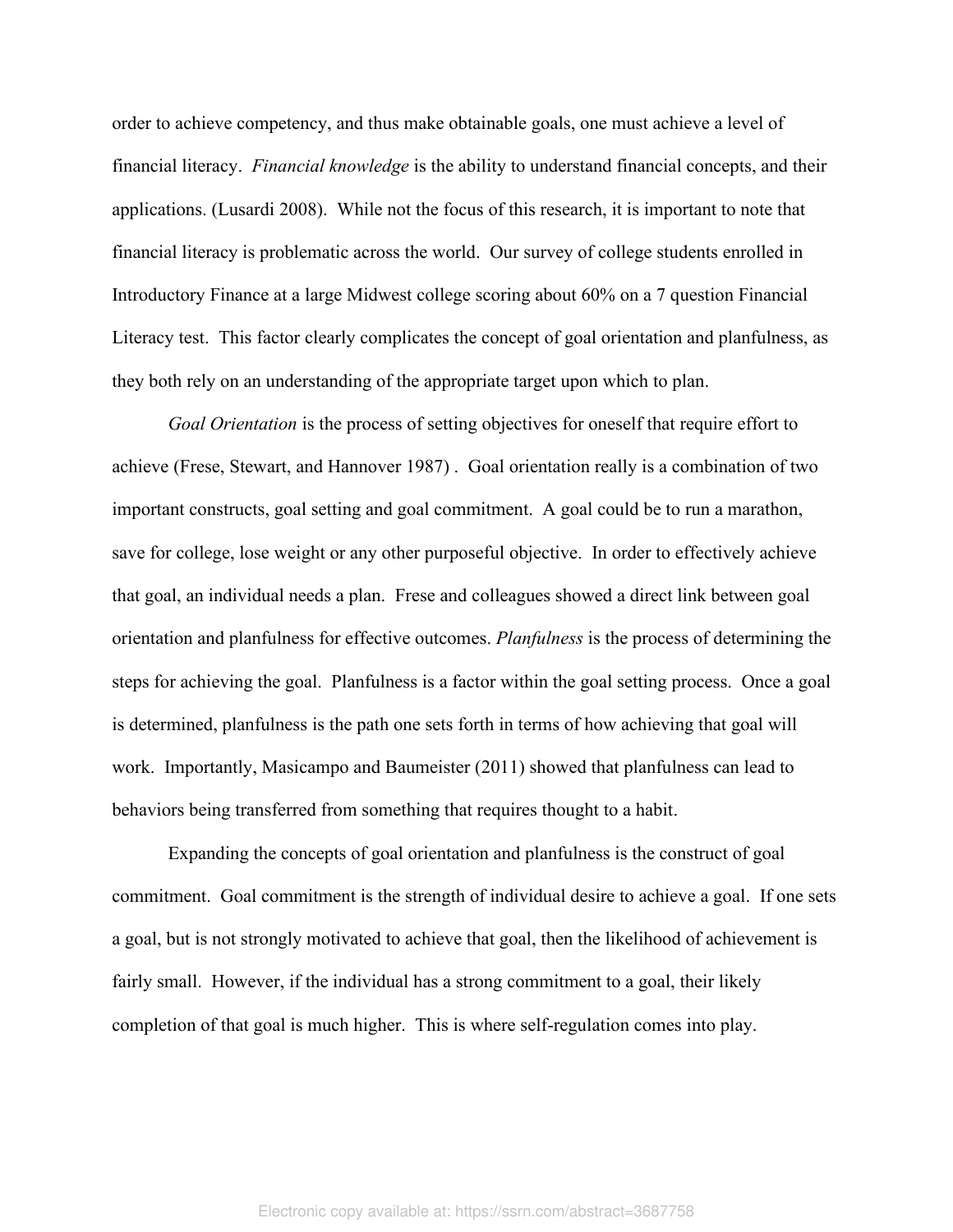Habitual behaviors are those behaviors which occur regularly, and with little thought. It is these behaviors which make achievement of goal automatic, and importantly less intrusive to mental capacity (Kahnemann 2011). In his work, Kahnemann showed that we have two types of neural processes. System one thinking is that which is automatic and requires little effort. System two type thought is more unique and requires effortful thinking as to determination of a potential direction. Habits are generally thought to inhabit system one. Masicampo and Baumeister (2011) showed that if one plans, the task gets transferred over to system one thought, and will therefore become less taxing cognitively. Their research showed that this transfer takes place before the goal is actually accomplished. The exhaustive thinking having already been done in the planning process. Building on habit is precisely why Lusardi and Mitchell showed that planning led to wealth accumulation.

The primary research question this paper aims to answer is how social support can counter the effects of procrastination and impulsivity and strengthen the link between planning and financial wellness. The hypotheses below break that research question into separate elements to explore the links and how the constructs in the model interact with the ultimate goal of improving financial wellness.

*H₁: Goal setting and goal commitment have a positive relationship with financial wellness.*

For the purposes of this study, we define financial wellness less as a savings metric and more as a state of mind. According to the Consumer Financial Protection Bureau, Financial Wellness has three elements. It requires an individual to have the ability to meet both current and future obligations. It also requires a sense of comfort in one's current financial status, and finally it requires one the ability to have the ability to comfortably make financial decisions in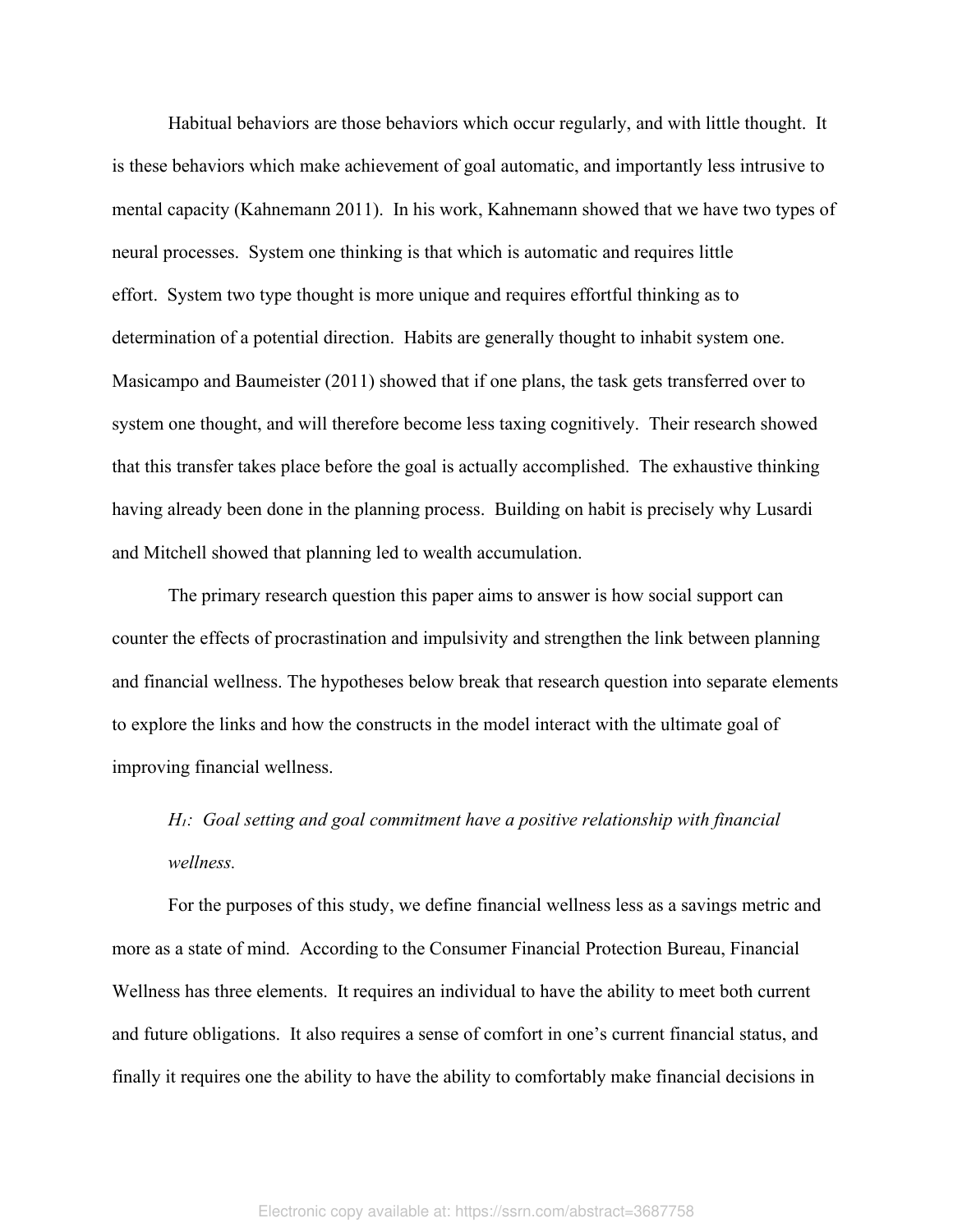the future. For one to achieve financial wellness, they must achieve a level of financial independence from which stress about pending financial difficulties is largely eliminated. (Joo 2008, Fu 2020). This stress is replaced by plans, for which habitual behavior seeks to achieve.

Although the premise of this hypothesis may seem obvious, the road to success is not so simple as creating a plan and making the habitual behavior do the rest. Part of the departure from the pathway to success is simply financial knowledge. The process of determining what are reasonable goals, and how to achieve them is a complicated process. Individuals need some degree of financial knowledge in order to begin the process of establishing budgets for short and long term objectives. Creating savings plans to accomplish long term targets requires forethought to balance the current spending plans with long term objectives.

Once armed with the financial knowledge required to establish goals and develop plans for implementing those plans, the road to success is still fraught with roadblocks which could derail progress toward success. It is our intention to identify two important roadblocks and propose steps that can increase the accountability of an individual toward making progress on the path to success.

The first roadblock is procrastination. *Procrastination* is the willful delay of performing a task to the detriment of the individual. Probably the most common form of procrastination has to do with studying for a big test. Students know that the big test is coming, and early preparation will ultimately lead to higher scores and less test related stress. However, the concept of "pulling an all-nighter" is all too familiar. We delay the task of studying, perhaps because it is unpleasant or complicated, but it is ultimately to our detriment.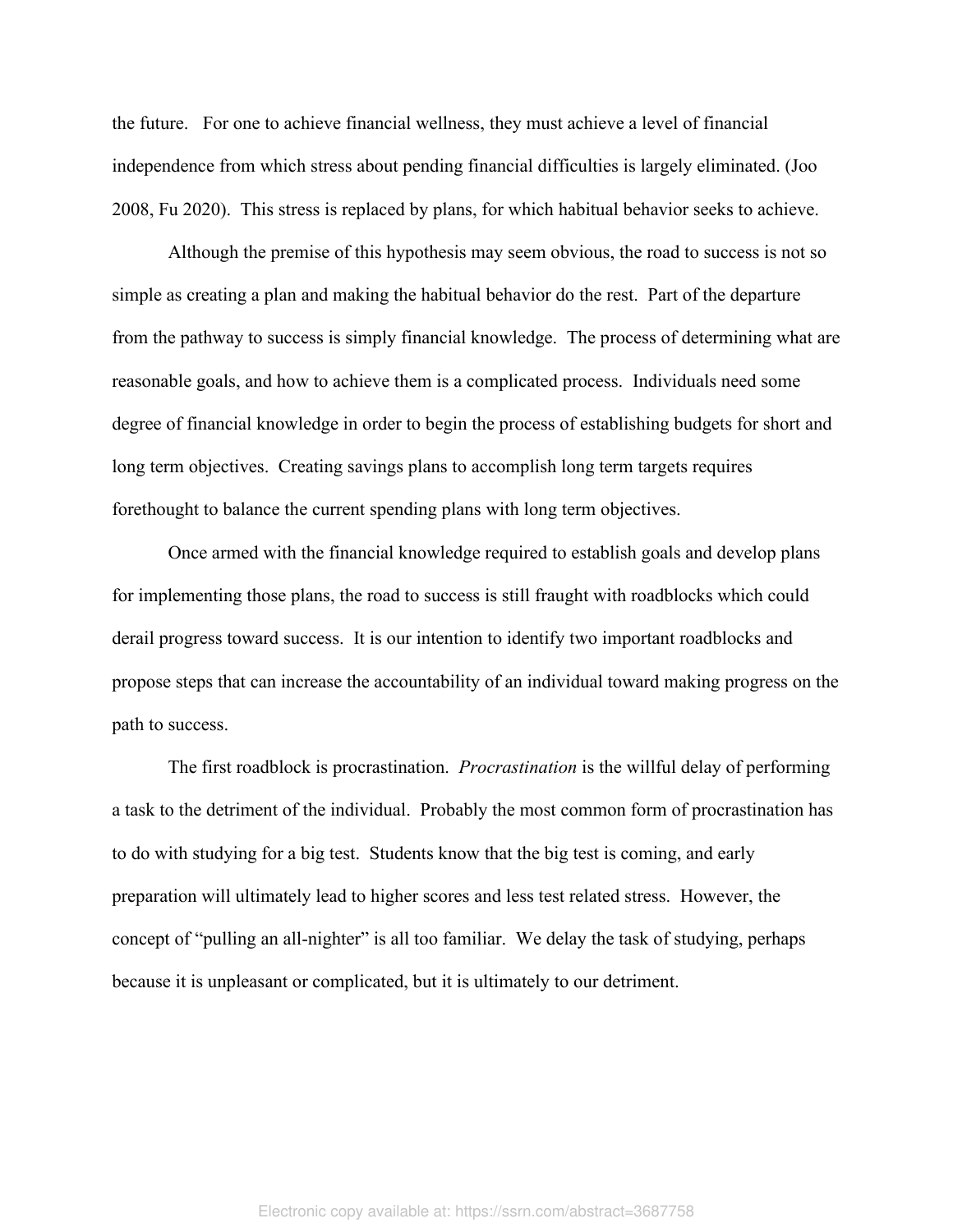# **FIGURE 1**

# **Hypothesized Model**



It is our contention that procrastination acts to delay or cancel out the goal setting and planning process.

# *H₂a: Procrastination has a negative relationship with the link between goal orientation and financial wellness.*

A second, and somewhat related roadblock is impulsivity. *Impulsivity* is taking action based on limited forethought generally to the long-term detriment of the individual. Making an impulse buy is something that people do all the time. The problem with impulse purchasing is that it is something that we may regret in the long term. Even people with well thought out budgets can be derailed by impulse purchases, especially those that haven't been accounted for the planning process.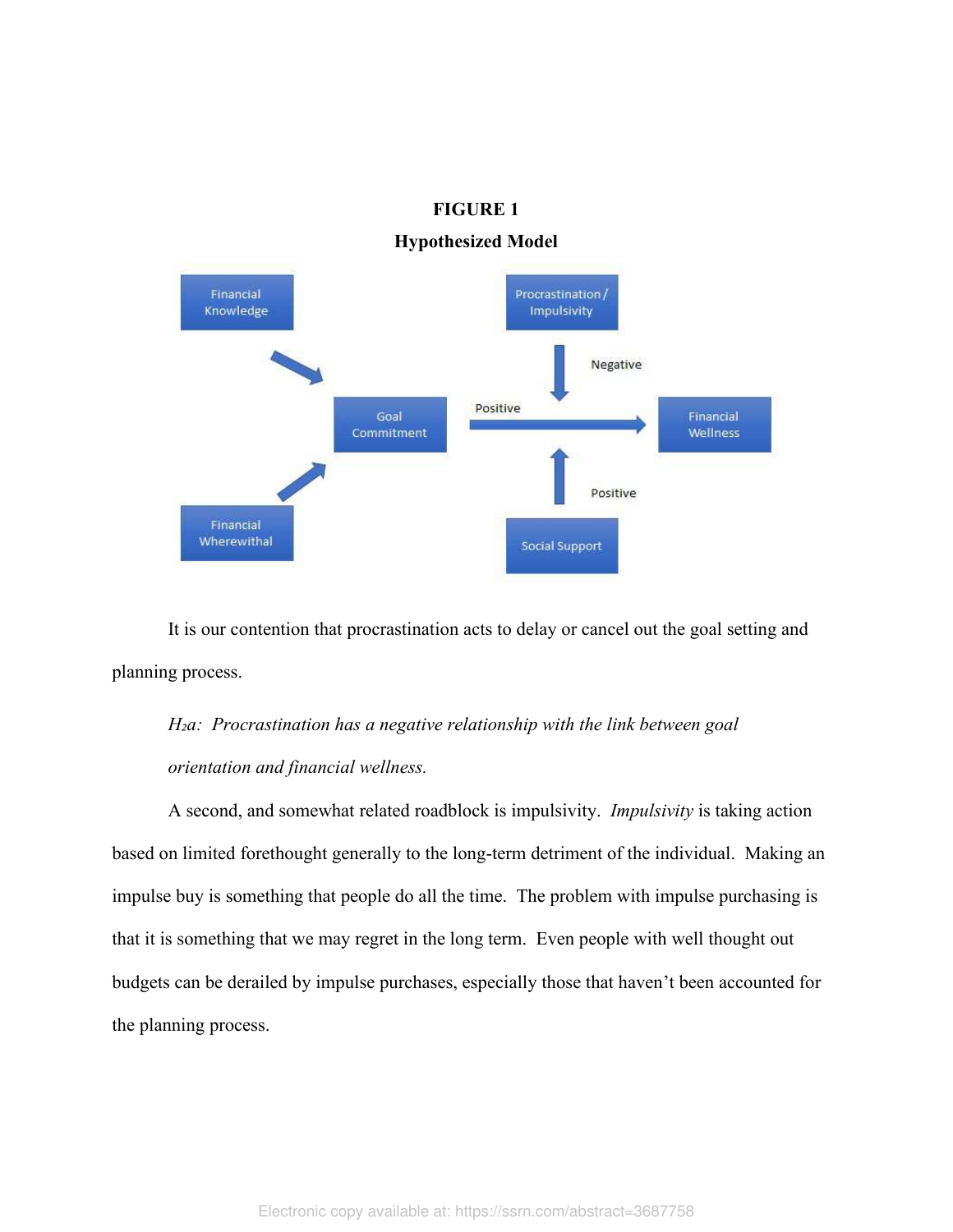Once a goal has been set, and plans put in place, the threat shifts to implementation of the plans. This is where we contend that impulsivity plays its role. Our research tests the hypothesis that through the development of self-regulation an individual can offset the siren call of procrastination and impulsivity. Fortunately, measurement and the capacity to change are traits that can be trained and importantly supported in such a way as to increase adherence to goals.

*H₂b: Impulsivity has a negative relationship with the link between self-regulation and financial wellness.* 

Fortunately, there are ways to insure a minimum of encroachment from procrastination and impulsivity on the road to financial wellness. *Self-regulation* (or self-control) is the tendency of an individual to stay on task toward fulfillment of long term goal attainment. Baumeister (2002) suggested three ingredients for self-regulation. These are standards, or goals, monitoring, and the capacity to change. The idea of creating an environment whereby individuals are accountable, both internally, and externally will keep people on the proper track.

Social support is the first ingredient in increasing goal adherence. *Social support* is defined as a positive influence of an external group on individual behaviors. If an individual makes a goal, for example to run a 10K over Memorial Day weekend, there is the possibility that they will get sidetracked, and end up either not trained properly and run at less than their potential or to skip the event entirely. However, if they join a running club with the intention of training for and participating in the event, the likelihood of not following through on those goals is lessened dramatically. The process of sharing a goal and finding people who share similar goals is the foundation for adherence to the goal. (Cialdini, 2004; Baumeister, 1995) The authors talked of the need for an individual to belong to a group. Baumeister referred to the concept of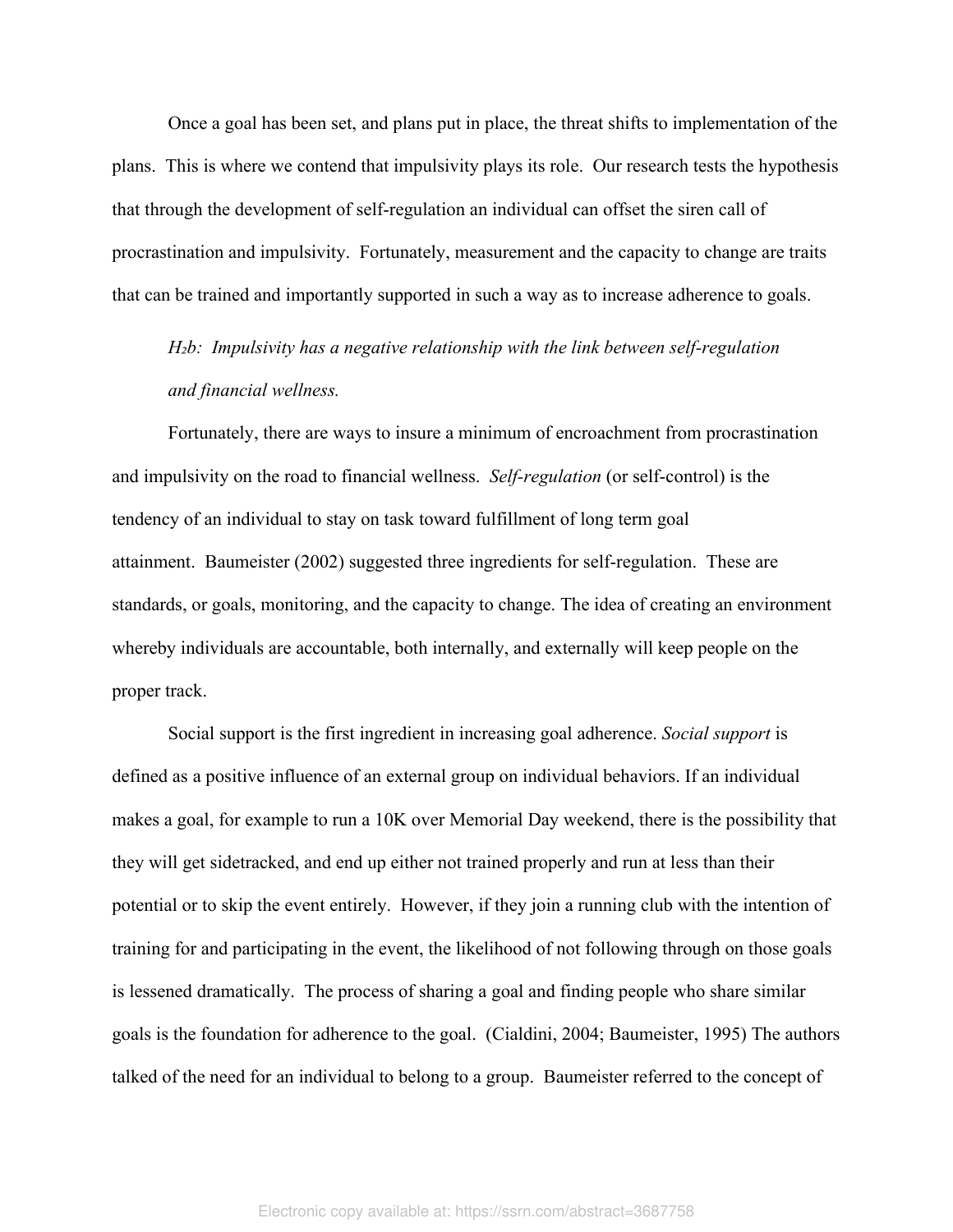relatedness. Cialdini broke the operation of social normative behavior into two parts compliance and conformity. Compliance is the need for people to execute a goal most efficiently. Importantly, deviation from the optimal path instills possible feelings of guilt. Consequently, motivation is to stay on task, in order to reduce the possibility of deviation. The second part of social normative behaviors is conformity. Conformity is the need to tailor one's behavior to group norms, in order to adhere to the standards set by the group. Goals are for proper financial behaviors, something that is highly personal, belonging to a group for reinforcement of those goals, the individual will likely behave in a way that is consistent with group norms. Finally, there is one additional benefit of social support and that is the positive feedback related to achieving milestones towards your goals. Social support provides both a negative reinforcement in that you don't want to disappoint the group or be the one that doesn't conform, but also a positive reinforcement that counteracts that when a person belongs to that group and conforms to the norms.

# *H₃: Social support will positively influence adherence to behaviors leading to financial wellness.*

The second ingredient toward accountability for goal/plan adherence is tools for measuring progress toward those goals. Tracking progress toward a goal is essential to incent an individual toward achieving a particular goal. Whether it is measuring VO2max, Heart Rate, or simply the ability to run a distance is a key to know if an individual is prepared to run that Memorial Day 10K. Without it, there is little in the way of information to determine if the individual is ready to run. Improved financial metrics have already been introduced in many areas. For example, employers under the Secure Act are now required to give participants an estimate to the monthly income their 401(k) will produce. Technology has provided a number of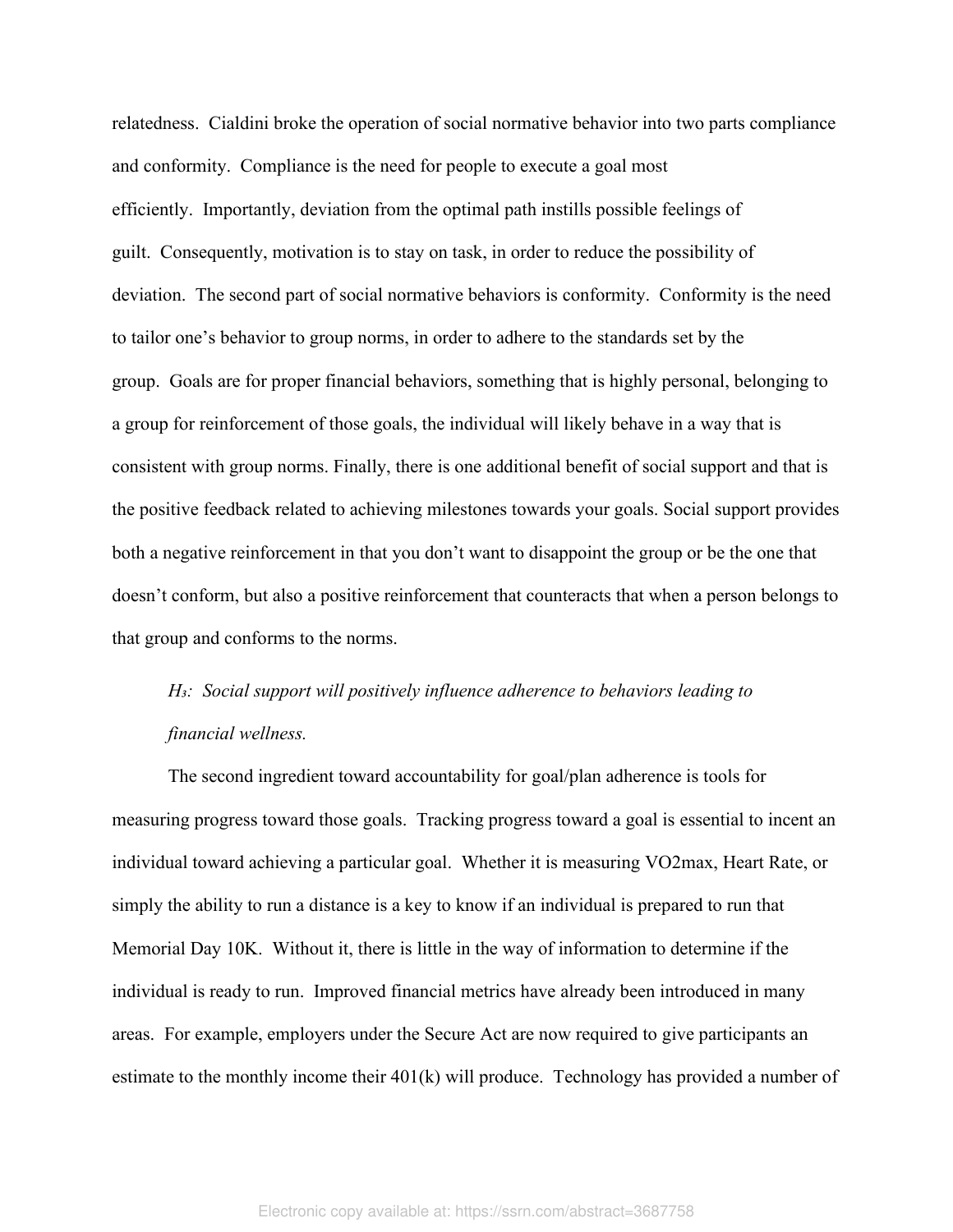easily accessible devices to report on financial progress through such apps as Mint, Robinhood, Personal Capital and Acorn. Each of these applications provide specific guidance, and important monitoring for personal financial decision making.

For financial wellness, there are a number of important metrics toward establishing financial progress. Budgets can serve as short term progress reports. The  $401(K)$  statement can track progress toward long term objectives, though I would argue less frequently than would be beneficial. Even age related benchmarks, as in by age 35 an individual should have saved 2 times their annual salary for retirement. Heuristics are important rules of thumb that require little in the way of financial literacy to understand how an individual is progressing, yet provide an important check on progress.

# *H₄: Measurement tools will positively influence adherence to behaviors leading to financial wellness.*

Taken together, social support and measurement tools, will provide the necessary ingredients for an individual to stay on track for achieving the goals set forth, without falling prey to procrastination and impulsivity. Measurement tools need to be established and used regularly by the group to be effective. In this way it enhances the social support by measuring not only the success towards a goal but the conformity towards the group norms. The measurement indicates whether the individual receives positive or negative reinforcement by the group. These two form the basis for self-regulation which lies at the heart of successful financial planning and implementation.

*H<sub>5</sub>*: *Self-regulation will offset the influence of procrastination and impulsivity, and lead to improved financial wellness.*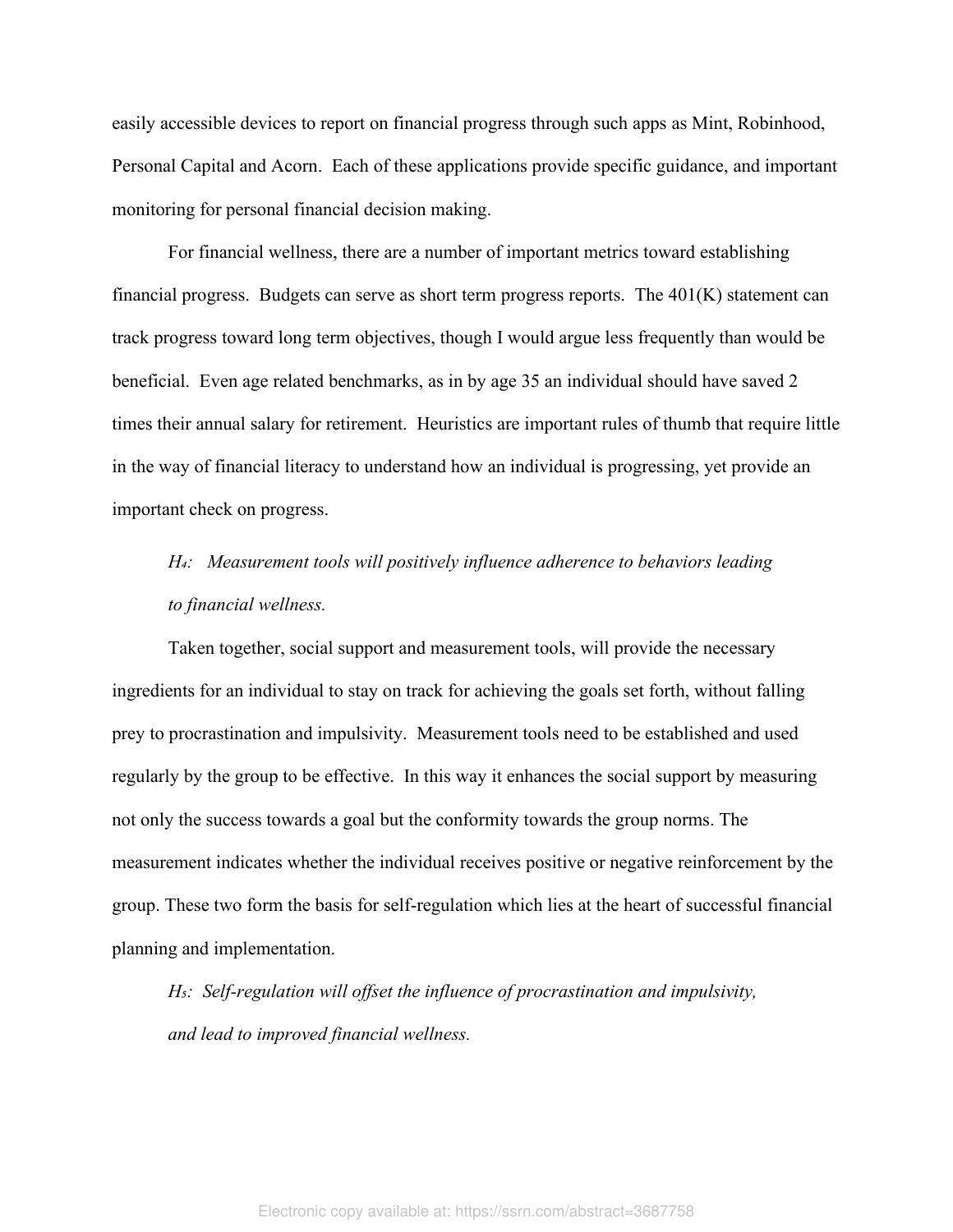Procrastination and impulsivity both cause decreased financial wellness as previously discussed. *Financial Wellness* is a state of mind whereby an individual feels comfortable with their financial state of being (Joo 2008, Netemeyer, Warmath, Fernandes, Lynch 2018). As such it is more a psychological construct than an economic one. Importantly, Fernandes et.al. determined wellness has both short and a long term component. In the short run, it is really about near term budgetary management, while in the long term wellness has to do with meeting one's long term goals such as college and retirement planning. Having the self-regulation to regularly manage and stick to a budget, as opposed to being impulsive with your finances, and sticking to those long term goals, as opposed to procrastinating, ultimately leads to financial wellness.

#### **METHODS**

# **Sample**

Participants were students with declared business finance majors at a land-grant university in the United States. Access to the class was provided by the professor that is participating in this research. The 93-question survey was administered in class using SurveyMonkey in March 2020 and no incentive was provided. A variety of demographic questions were presented, and students were asked questions related to their financial knowledge, planfulness, goal orientation, impulsivity, and self-regulation. We also had them take a Cognitive Reflection Test to gauge whether they had a tendency to respond to questions based on intuition or based on system two thought. Of the 264 students initially given the survey, 233 fully completed the survey and were used for this paper. We excluded 19 students for not fully completing the information and 12 students for failing the attention check. Respondents did not differ from non-respondents. Participant demographics are displayed in table 1 below: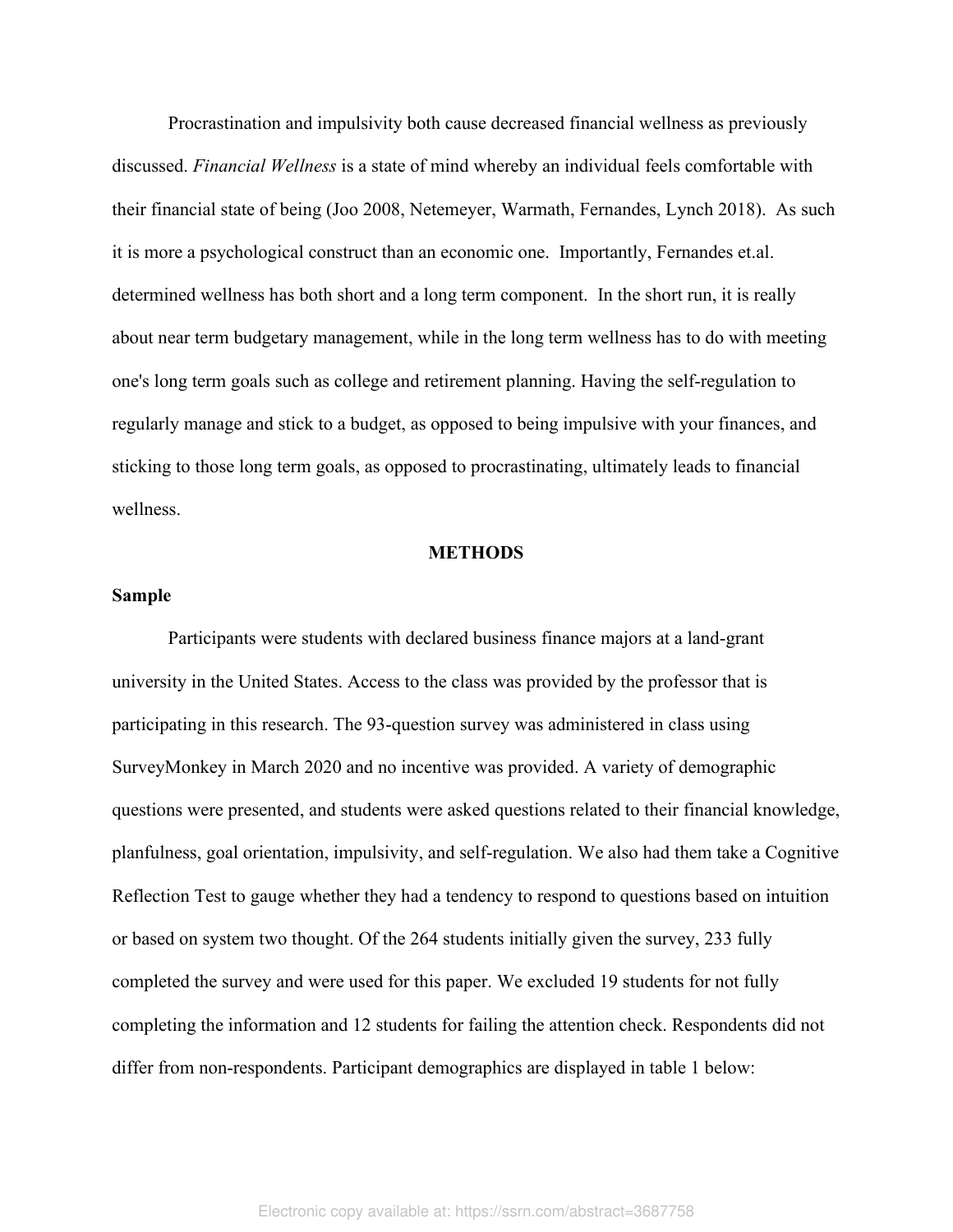| <b>Table 1</b>                                      |       |                |  |  |  |  |  |
|-----------------------------------------------------|-------|----------------|--|--|--|--|--|
| <b>Survey 1 Student Demographic Characteristics</b> |       |                |  |  |  |  |  |
|                                                     | %     | Ν              |  |  |  |  |  |
| Gender                                              |       |                |  |  |  |  |  |
| Male                                                | 56.6% | 145            |  |  |  |  |  |
| Female                                              | 43.4% | 111            |  |  |  |  |  |
| Different gender identity                           | 0.8%  | $\overline{2}$ |  |  |  |  |  |
| Race                                                |       |                |  |  |  |  |  |
| White/Caucasian                                     | 76.4% | 197            |  |  |  |  |  |
| Black / African American                            | 4.3%  | 11             |  |  |  |  |  |
| Hispanic / Latino                                   | 5.4%  | 14             |  |  |  |  |  |
| Asian / Asian American                              | 7.8%  | 20             |  |  |  |  |  |
| American Indian / Alaska Native                     | 5.8%  | 15             |  |  |  |  |  |
| <b>Academic Grade</b>                               |       |                |  |  |  |  |  |
| Freshman                                            | 0.8%  | $\overline{2}$ |  |  |  |  |  |
| Sophomore                                           | 37.4% | 96             |  |  |  |  |  |
| Junior                                              | 47,1% | 171            |  |  |  |  |  |
| Senior                                              | 14,8% | 38             |  |  |  |  |  |
| <b>Socio-Economic Status</b>                        |       |                |  |  |  |  |  |
| Poor                                                | 2.7%  | 7              |  |  |  |  |  |
| <b>Lower Middle Class</b>                           | 9.7%  | 25             |  |  |  |  |  |
| <b>Middle Class</b>                                 | 38.4% | 99             |  |  |  |  |  |
| <b>Upper Middle Class</b>                           | 41.1% | 106            |  |  |  |  |  |
| Wealthy                                             | 8.1%  | 21             |  |  |  |  |  |

Their financial habits were not unique when compared to the National Student Financial Wellness Study. 47.2% of students indicated that they had a credit card and of those 67.4% carried a balance on those credit cards. 33.9% of students indicated that they would not have enough money in savings to cover a \$1,000 car repair. When asked about budgeting, only 43% of students replied they usually had a budget. Importantly, 48.5% of students have never calculated the monthly payment of their future student loans.

In order to test these hypotheses, we are conducting two studies of independent populations. Study 1 was used to validate our measurement variables. Study 2 was designed to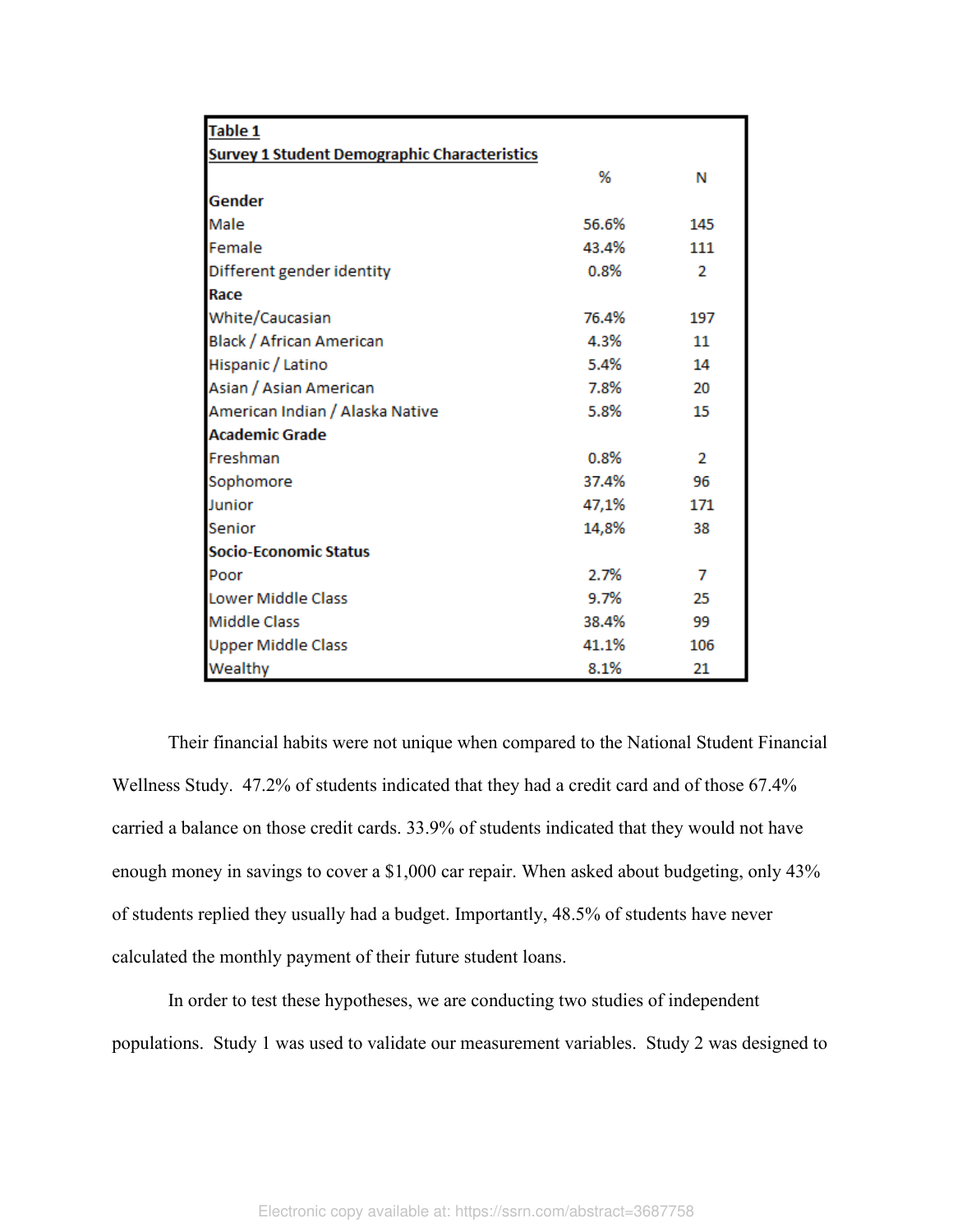test the veracity of our hypotheses, and will be done with a survey of employees at a middle market financial services firm.

### **Measures**

One of the key aspects of this initial survey was to validate our measures. We focused our attention on using academically derived scales to see if they would fit for our purposes. We evaluated the following constructs.

Planfulness was measured using an 8-item scale (Frese et al 1987). Participants were asked to utilize 5-point scales ( $1 =$  strongly disagree,  $5 =$  strongly agree) to respond to questions pertaining to a goal or task that they felt is important. The alpha reliability of this scale was .79.

 Goal orientation was measured using a 6-item scale (Frese et al 1987). Participants were asked to utilize 5-point scales ( $1 =$  strongly disagree,  $5 =$  strongly agree) to respond to questions pertaining to a goal or task that they felt is important. The alpha reliability of this scale was .85.

Impulsivity was measured using the 14-item abbreviated impulsivity scale (Coutlee et al 2014) Participants were asked to utilize 5-point scales ( $1 = never, 5 = always$ ) to indicate their agreement with statements such as "I am self-controlled" and "I do things without thinking." The alpha reliability of this scale was .75.

Self-control was measured using the 11-item Brief Self-Control Scale (Tangney et al 2004). Participants were asked to utilize 5-point scales  $(1 =$  strongly disagree,  $5 =$  strongly agree) to indicate their typical behavior with statements such as "I can stay on a diet" and "I give in to my urges." The alpha reliability of this scale was .81.

Financial knowledge was measured using a 6-item financial knowledge scale (Lusardi and Mitchell 2014). Participants were given multiple choice responses to choose from ranging from true/false responses to five potential answers for a question. These questions measured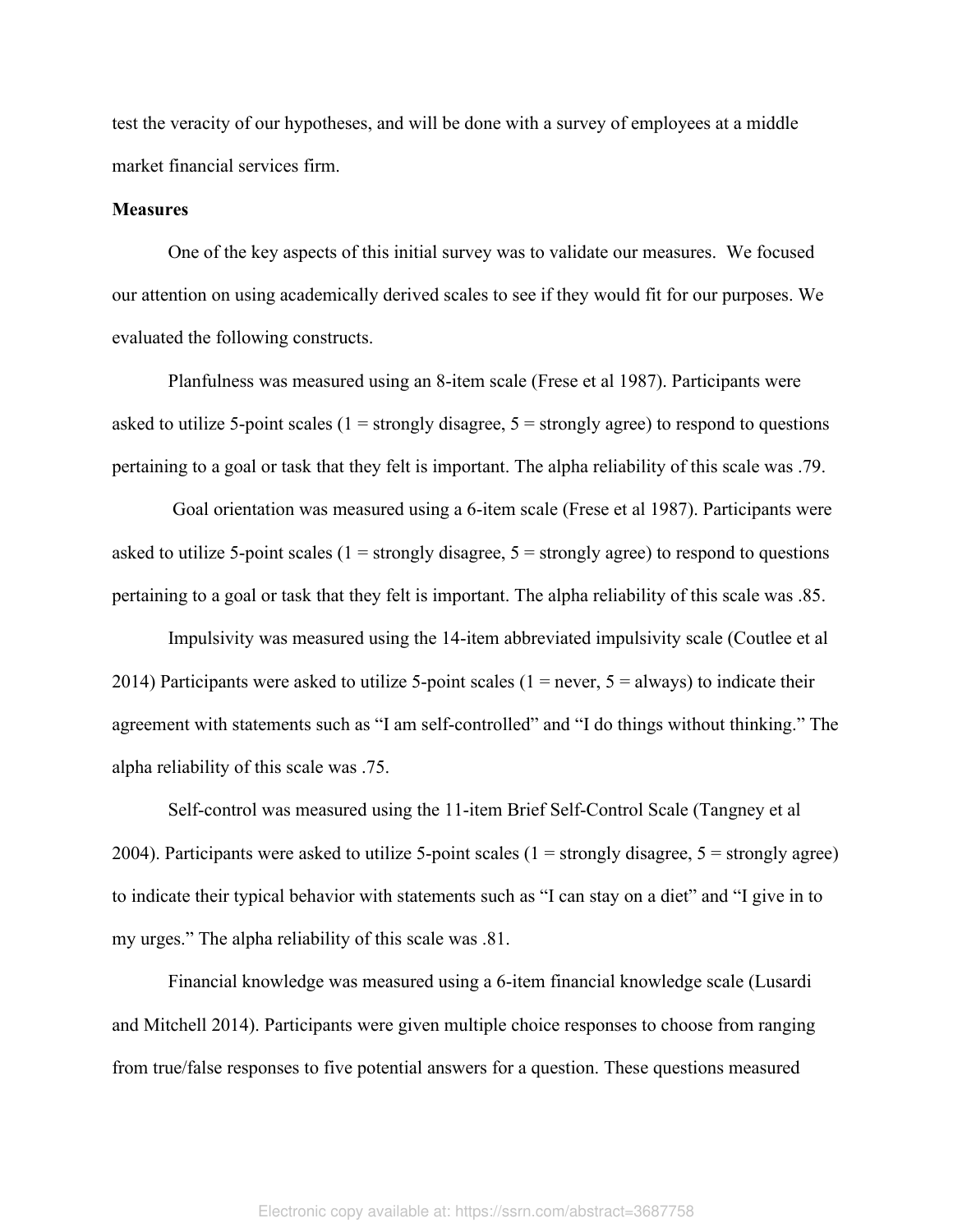respondents on their understanding of inflation, interest rates, taxes, loans, savings, and stock returns. There was only one correct answer per question. The total number of correct responses was added together to determine an individual's financial knowledge score.

In order to measure financial wellness, we constructed a 10 question survey adapted from Fu (2020) and Netemeyer et.al. 2018. While we did not ask financial wellness questions of study group 1 as in our estimation a college sophomore lacked the life experience to give us representative answers to the questions of financial behaviors leading to wellness, it is our intention to ask these questions of our corporate study group.

The resultant scales had a relatively poor fit during the confirmatory factor analysis (CFA). Consequently, we used an EFA technique to hone in on the questions most relevant for the constructs we wanted to measure. Though the scales were developed by leading academics, we found them to be imprecise, so we used the top three indicators for each variable used for the analysis. A secondary concern was the resultant survey proved to be laborious for the survey respondent. Consequently, we viewed our initial survey as preliminary to assist in judging reliability of the survey variables.

#### **Analyses**

Our initial model used financial literacy as a dependent variable, and we constructed hypotheses around that concept. For our corporate study, we will use financial knowledge as an independent variable, and financial wellness as the DV. Analyses were conducted using path modeling in Mplus 8. In the initial path model, goal orientation (Hypothesis 1A) and planfulness (Hypothesis 1B) were used as predictors of financial knowledge. Impulsivity was added as a moderator (Hypothesis 2) to goal orientation and planfulness as a predictor of financial wellness. Simple slopes were calculated for the moderator, impulsivity, at +/- one standard deviation. Self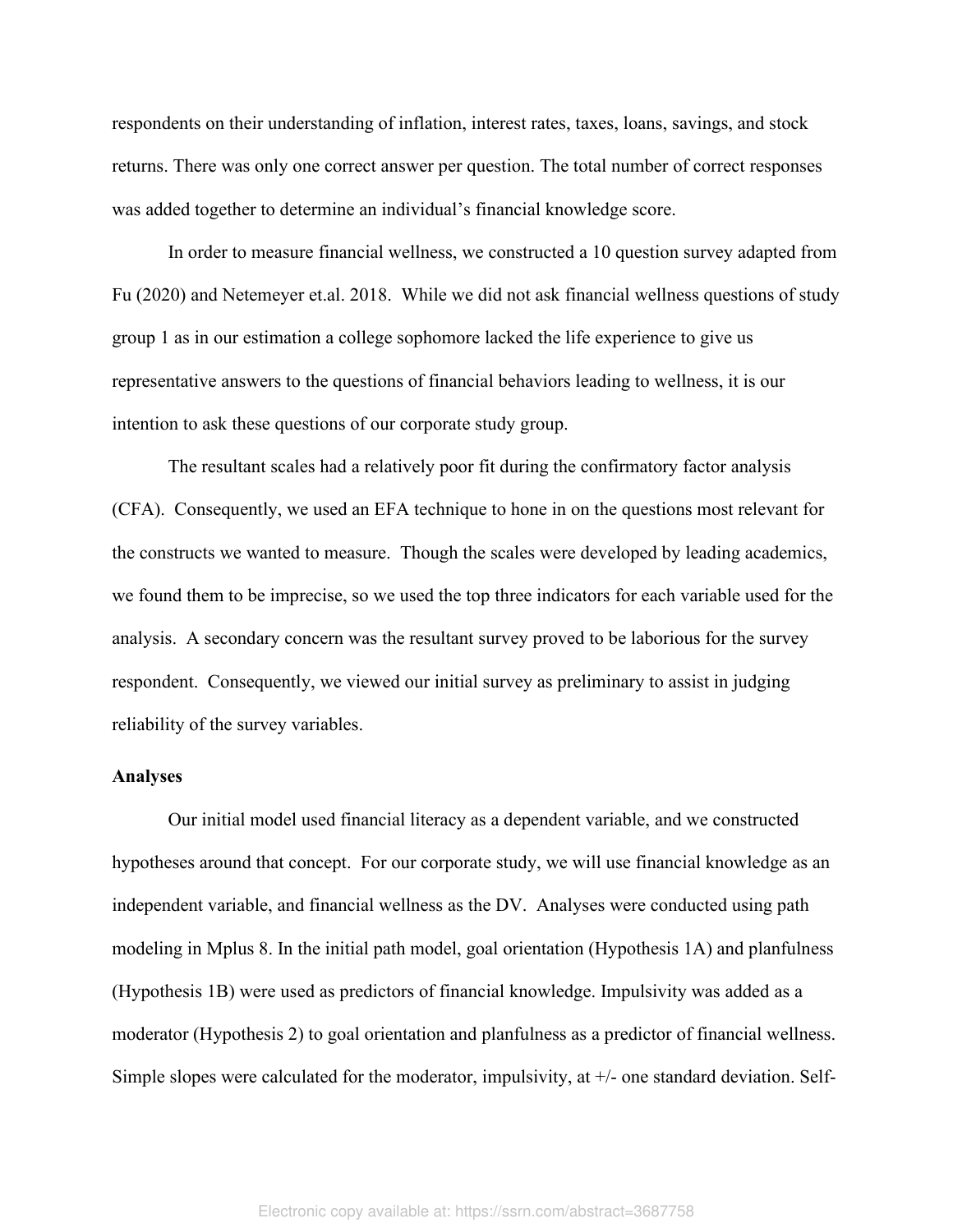control was then added as an additional moderator (Hypothesis 3) to impulsivity, goal orientation, and planfulness as a predictor of financial wellness. Gender was used as a control variable and all independent variables were centered for analysis. Study 1 focused on Hypothesis 1A, 1B, 2, and 3. The remaining hypotheses will be tested in Study 3.

## **RESULTS**

A confirmatory factor analysis (CFA) was conducted using Mplus 8 to establish construct and discriminant validity. Our proposed model was examined first with the variables of planfulness, goal orientation, impulsivity, and self-regulation.The initial 4-factor model showed fairly poor fit according to the Hu and Bentler (1999) criteria ( $χ2$  (623) = 1260.768, p < .01; CFI = .751; TLI = .734; SRMR = .085; RMSEA = .066, CI  $95\%$  = .061, .072).

Indicators loaded fairly poorly on the regular self-regulation variable (0.228 to 0.470; average  $= 0.362$ ) and a little bit stronger on the reverse coded self-regulation variable (-0.277 to -0.703; average  $= -0.493$ ). Indicators for impulsivity produced mixed results (0.255 to 0.638; average =  $0.415$ ) and  $(-0.268 \text{ to } -0.797)$ ; average =  $-0.659$ ). Indicators for goal orientation  $(0.307$ to 0.731; average = 0.557) and planfulness (0.296 to 0.778; average = 0.415) loaded fairly.  $\mathbb{R}^2$ values were all under 0.70 indicating that the model did not explain most of the variance.

Due to the relatively poor fit of the initial model, only the indicators with the strongest loading factors were used for the second model. The second model included only the three indicators that loaded the strongest on their respective variables in the original model. The revised 4-factor model showed drastic improvement and fairly good fit according to the Hu and Bentler (1999) criteria ( $\chi$ 2 (48) = 96.607, p < .01; CFI = 0.954; TLI = 0.936; SRMR = 0.051; RMSEA = .066, CI 95% = .047, .085). R<sup>2</sup> values were slightly improved in this revised model.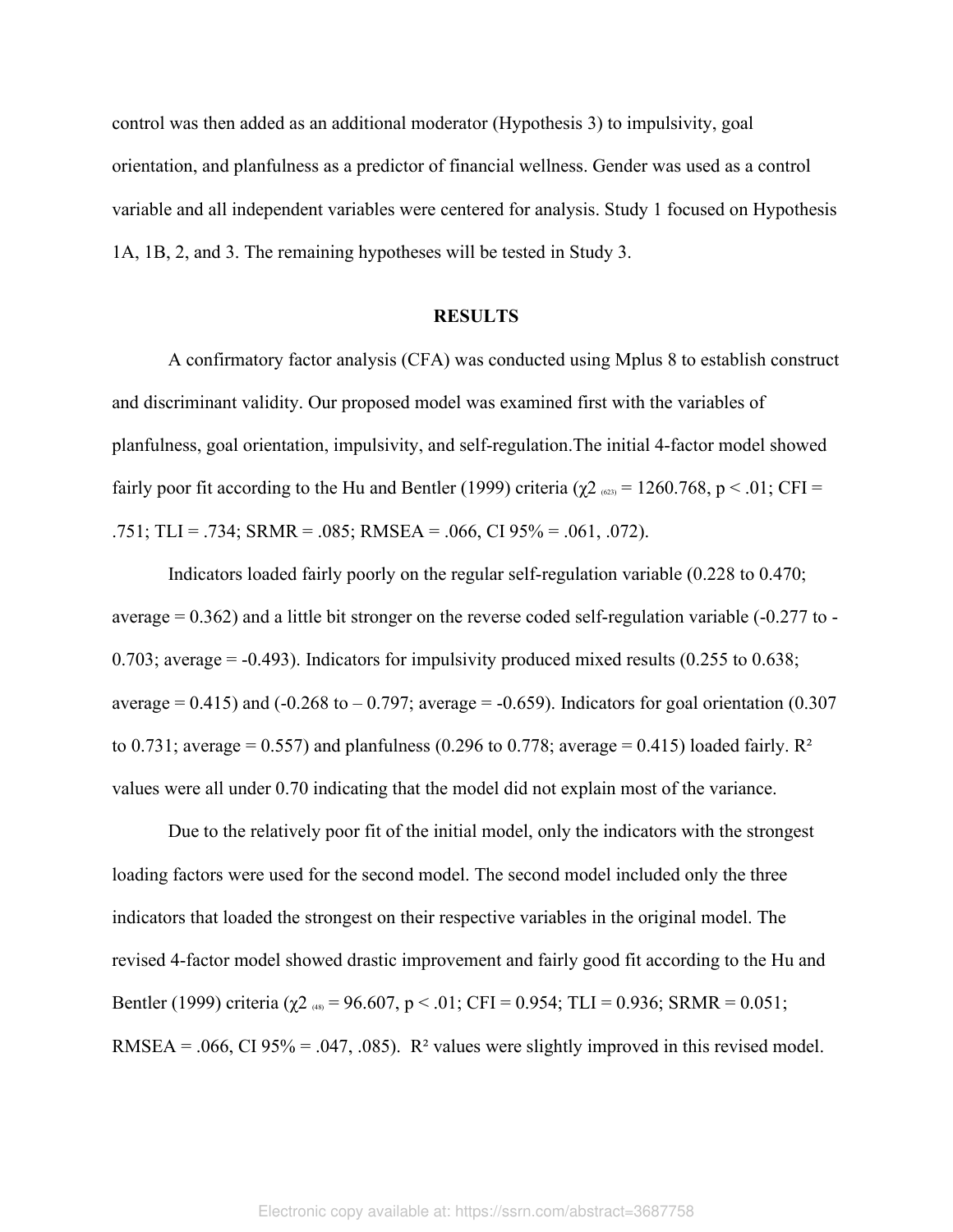With relatively strong correlation between the planfulness and goal orientation variables (0.722), and the self-regulation and impulsivity variables (0.592), our third model combined these variables. Next, the fourth model combined all the factors into one factor. In Table 1, model 2 that was developed with the three strongest loaded indicators for each variable showed the best fit of the four models. Thus, we will use model 2 to test our hypothesized model.

#### **TABLE 1**

#### **Confirmatory Factor Analyses of Study Variables**

| Model | Description                      | - v^     | df  | CFI   | тu    | RMSEA [CI]             | SRMR  |
|-------|----------------------------------|----------|-----|-------|-------|------------------------|-------|
|       | Original 4-Factor                | 1260.768 | 623 | 0.751 | 0.734 | .066 [0.061, 0.072]    | 0.085 |
|       | Revised 4-Factor                 | 96.607   | 48  | 0.954 | 0.936 | .066 [0.047, 0.085]    | 0.051 |
|       | 2-Factor Model                   | 206.34   | 53  | 0.854 | 0.818 | 0.111 [0.096, 0.128]   | 0.077 |
|       | One Factor, All Factors Combined | 584.202  | 54  | 0.494 | 0.382 | $0.205$ [0.190, 0.220] | 0.164 |

Table 2 shows means, standard deviations, and correlations among the variables included in this study. Our outcome variable, financial knowledge, did not have any significant association with any of the independent variables. Self-control was positively correlated with both goal orientation ( $r = .251$ ,  $p < 0.01$ ) and planfulness ( $r = .183$ ,  $p < 0.01$ ) and negatively correlated with impulsivity ( $r = -0.32$ ,  $p < 0.01$ ). As expected, goal orientation and planfulness were positively correlated ( $r = .563$ ,  $p < 0.01$ ).

# **TABLE 2**

**Descriptive Statistics and Correlations**

|                     | Mean  | SD    | FK       | SĊ        | GO        | PF       | <b>IMP</b> |
|---------------------|-------|-------|----------|-----------|-----------|----------|------------|
| Financial Knowledge | 3.914 | 1.145 | 1.000    |           |           |          |            |
| Self-Control        | 2.345 | 0.868 | 0.036    | 1.000     |           |          |            |
| Goal Orientation    | 3.957 | 0.671 | 0.034    | $0.251**$ | 1.000     |          |            |
| Planfulness         | 3.556 | 0.885 | $-0.096$ | $0.183**$ | $0.563**$ | 1.000    |            |
| Impulsivity         | 2.913 | 0.593 | $-0.011$ | $-0.32**$ | $-0.098$  | $-0.128$ | 1.000      |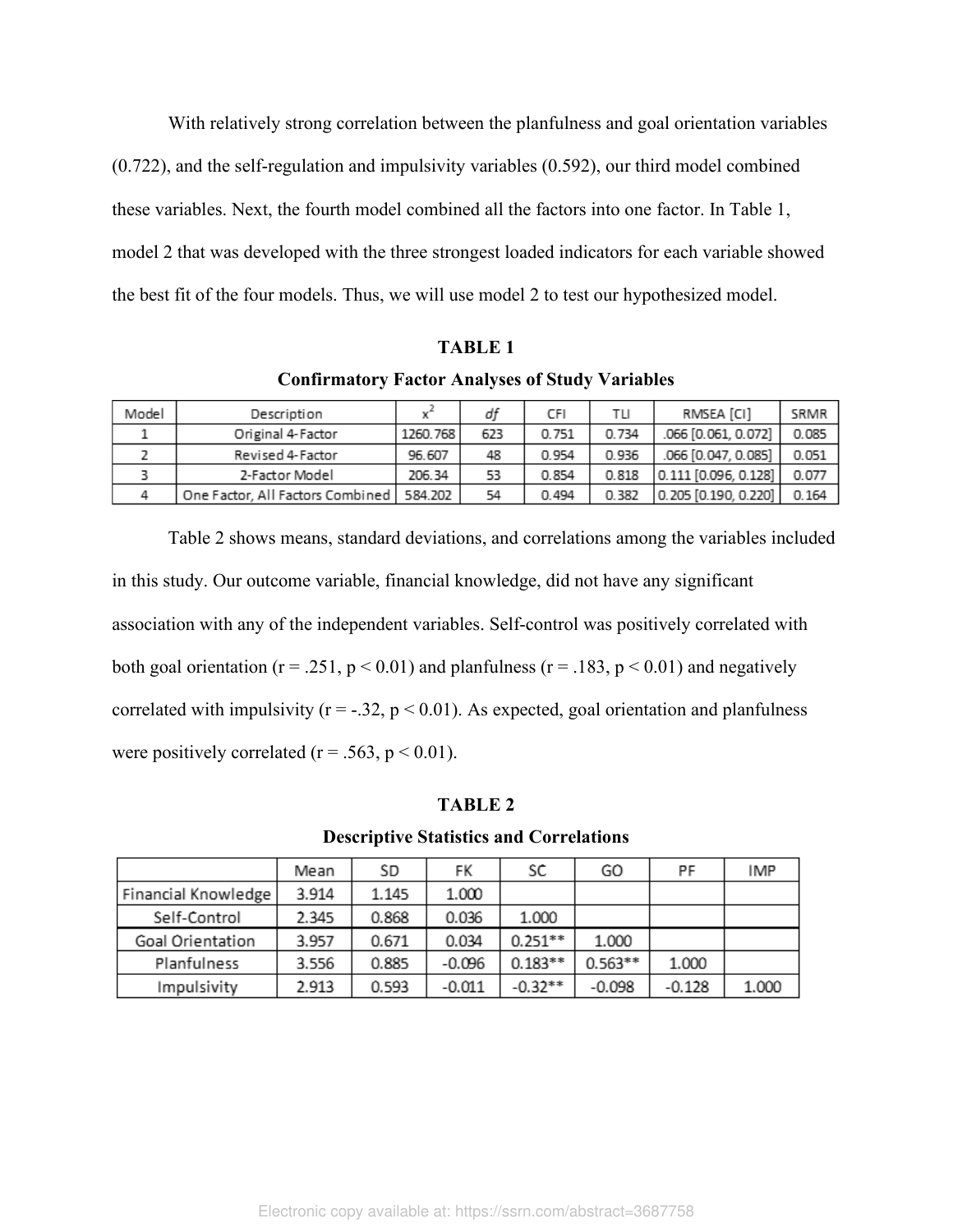Despite this exercise being more exploratory, we did test a hypothesis relating to financial knowledge. Hypothesis 1 posited that both goal orientation and planfulness positively related to financial knowledge. While this relationship is not central to our main purpose of determining predictors of financial wellness, there was an important finding from the analysis. Goal orientation was found to have a positive, yet non-significant relationship with financial knowledge ( $b = 0.221$ ,  $p = 0.099$ ) while planfulness had a significant, negative relationship to financial knowledge ( $b = -0.219$ ,  $p < 0.05$ ). Leaving significance out for the moment, these effects are interpreted that goal orientation leads to financial knowledge, while planfulness leads to less financial knowledge. Given the strong correlation between goal orientation and planfulness, these effects can essentially cancel each other out when a person displays both equally, leaving a person with no more financial knowledge than someone that doesn't plan and doesn't set goals. The low R-Squared value of 0.021 was also non-significant. Therefore, the hypothesis that goal orientation and planfulness are somehow predictors of financial knowledge is not supported.

Regressed separately, as a post hoc analysis, planfulness had a non-significant, negative relationship ( $r = -0.124$ ,  $p = 0.141$ ) with financial knowledge. Goal orientation had a nonsignificant, positive relationship ( $r = 0.035$ ,  $p = 0.597$ ) with financial knowledge.

Following Study 1, we sought to rework the data collection process with a refined survey, and hone in on the concept of financial wellness, instead of financial knowledge. In order to test the constructs identified, we surveyed a group of PhD candidates at a large Midwestern University. This group was surveyed on the refined concepts of our previous survey, as well as financial wellness. In this survey, we chose to omit any inquiry into Cognitive function, and have limited our inquiry into financial knowledge. These omissions were informed by the first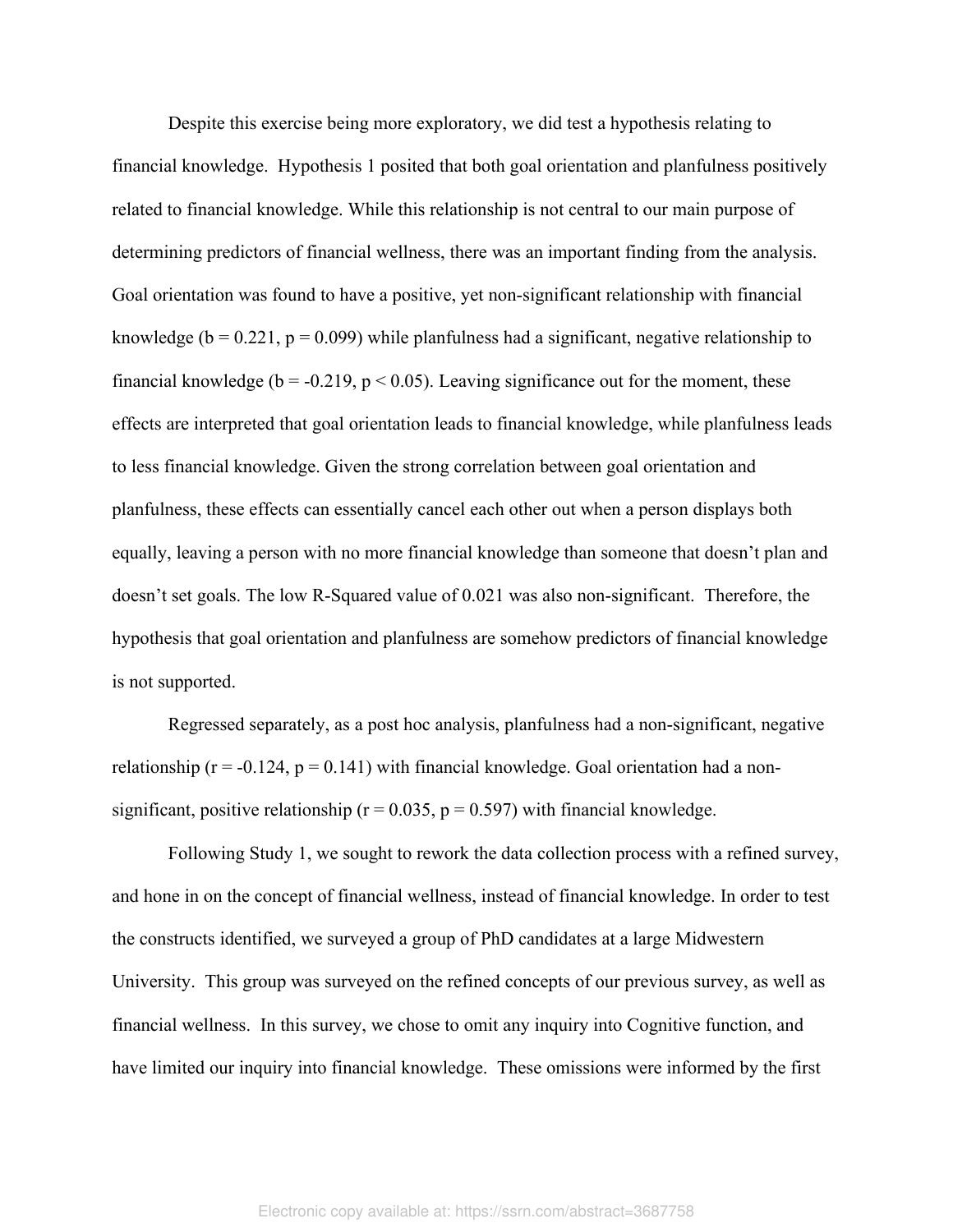study, as well as investigation into survey data from the National Longitudinal Survey of Youth 1979, which showed little in the way of correlation between financial knowledge and subsequent financial behaviors. As with Fernandes et.al., we found very small, though statistically significant explanatory power in financial knowledge, thus we determined to focus our survey on behavioral antecedents of short and long term financial wellness.

### **DISCUSSION AND CONCLUSION**

The finding that there is a minimal relationship between financial knowledge and financial behaviors such as planning and goal setting is consistent with findings of Fernandes et al 2014. They found a limited correlation between knowledge and any measures of financial behavior. We think this is because the concept of financial literacy is different from simple knowledge acquisition, which is what our analysis showed. There is ample evidence that financial literacy contains behavioral aspects in addition to financial literacy (Huston and Conclusion 2010).

Consequently, our research uses financial knowledge as one important predictor of financial wellness, but focuses on the behavioral aspect of goal commitment, planfulness, selfcontrol and the negative influences of procrastination and impulsivity.

We expect that our survey will reveal that those that plan for a particular financial decision will be more likely to fulfill that goal than those that don't think through their finances. Additionally, those that do so with a social support group will be better off than those that do so in isolation.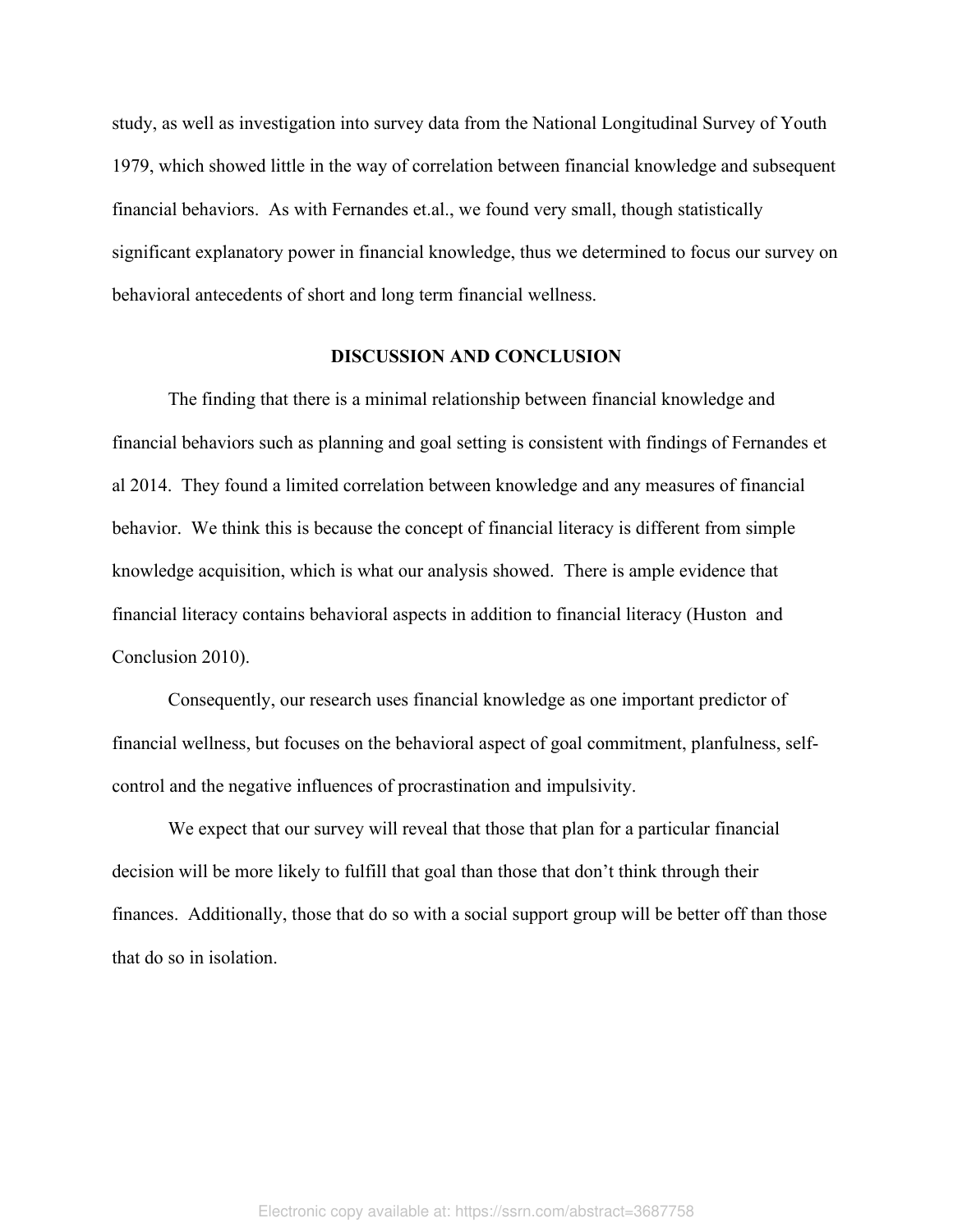### **DIRECTIONS FOR FUTURE RESEARCH**

We realize that testing our hypothesis with college undergraduates limits the applicability of our potential conclusions. Consequently, in order to test our hypotheses we have approached a middle market financial services organization headquartered in the southwest to survey their employees. We expect to be able to study two distinct groups of subjects for this second survey lending increases generalizability. The two groups are workers in several regional call centers, as well as financial professionals in the firm's main business areas. There are significant income differences between the two groups with the call center workers having an average hourly wage of \$15 per hour, while the professional staff has an income level in the six figure range annually. The benefit of surveying these two groups is that it will allow us to control the effects of income levels on the responses for the survey questions.

One factor we hope to address in our research is the ability of lower income workers to save. It has been argued that low wage employees can not afford to save, or have appropriate financial habits simply because they lack the means to do so. By isolating this subset of the corporate population we hope to identify the factors that weigh into financial decision making. We argue that even someone with low financial wherewithal can still maximize their potential outcome albeit at a lower absolute level. Similarly, the higher income employees have what the authors term shiny object syndrome, where impulsive buying plays a large role in defining their overall wellbeing.

Consequently, with the second study, we begin using two important factors which lay the foundation for financial planning. Financial wherewithal, which we define as a combination of household income and net worth. We also look to financial knowledge as a starting point of our analysis. From there we will use our validated concepts of goal commitment, which combines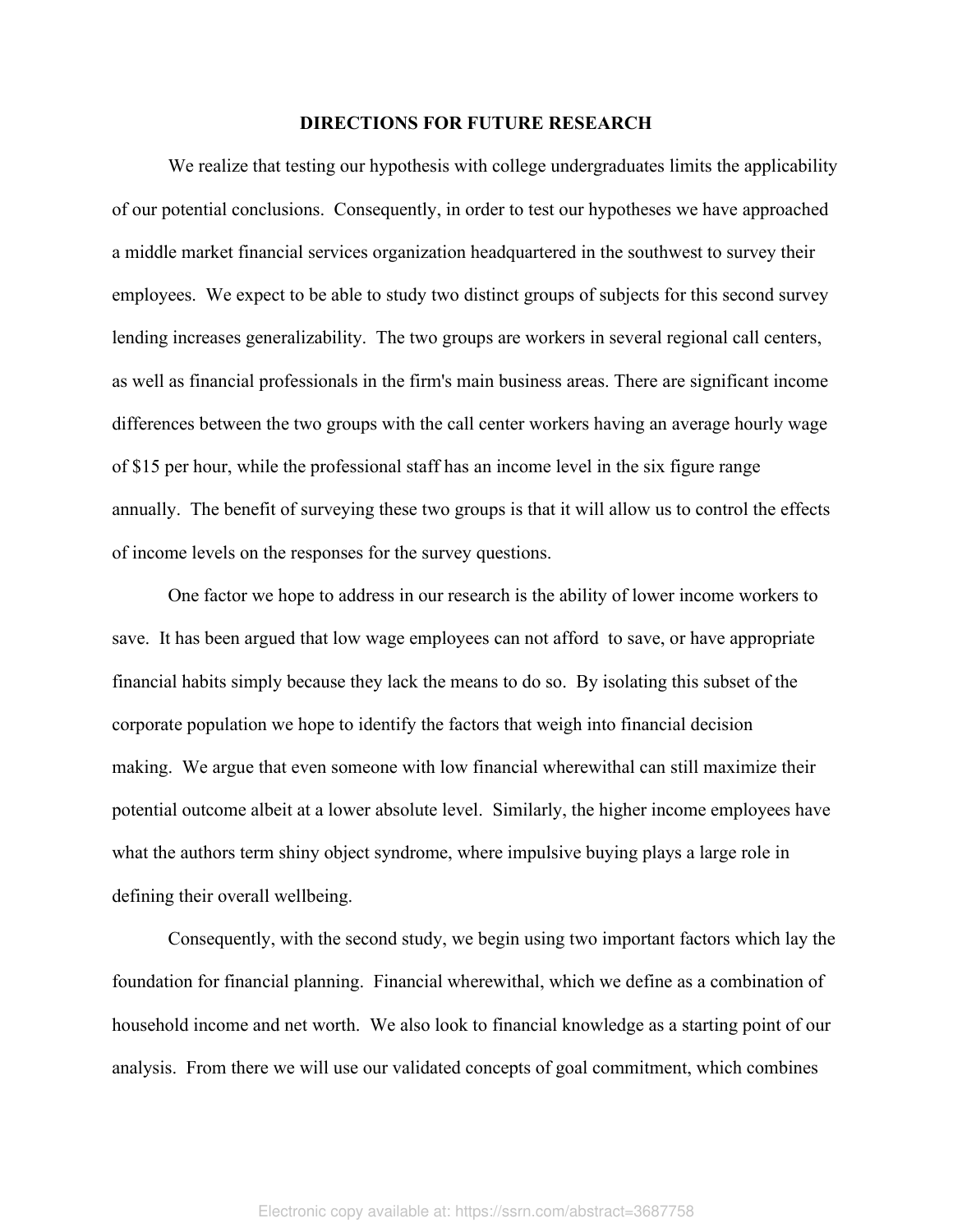goal setting, planfulness and a behavioral acceptance of the goal. We will look at the offsetting forces of procrastination and impulsivity relative to self-control/self-regulation. Finally, we will look at these and the potential impact of social support to tip the scales toward self-control and away from procrastination and impulsivity.

Additional potential future research is an investigation of the antecedents to goal setting and commitment. Our study has limited itself to looking at downstream behaviors, ways to reinforce positive behaviors once the goals have been set. While there is little doubt that improving implementation has a positive influence on the linkage between goals and wellness, not much is known about how individuals arrive at the decision to make those goals in the first place. Does one start saving for retirement after the kids are in college? When one turns fifty or some other magic age? How about the idea of saving for college, does it begin when the child is born or some later date? All of these trigger events have significant impacts on the amounts that need to be saved to account for the eventual need to fund the goal. The question researchers need to understand is what are the trigger events that motivate financial behaviors, and are they subject to manipulation toward earlier positive financial behaviors.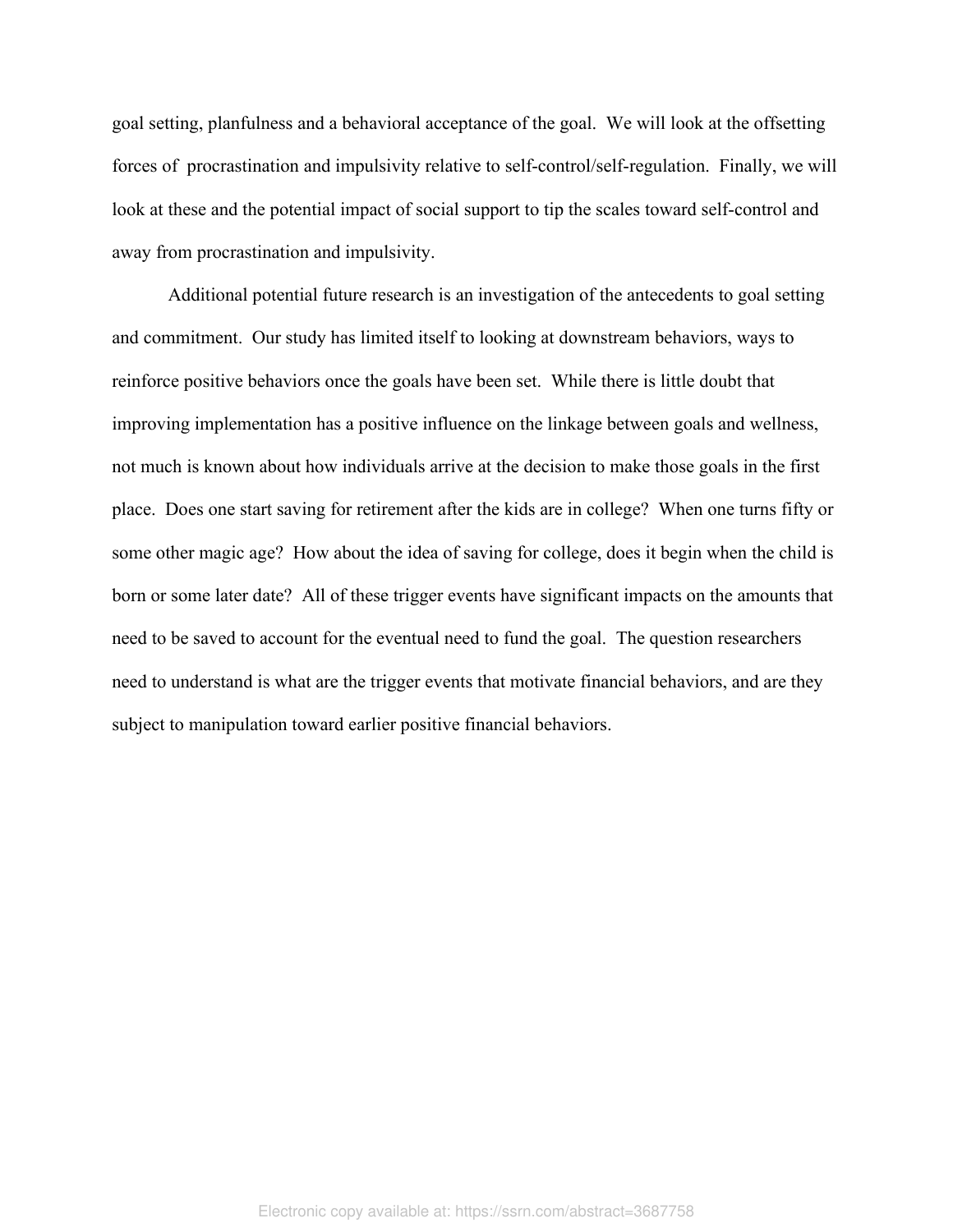### **REFERENCES**

- Allom, V., Mullan, B. A., Monds, L., Orbell, S., Hamilton, K., Rebar, A. L., & Hagger, M. S. (2018). Reflective and Impulsive Processes Underlying Saving Behavior and the Additional Roles of Self-Control and Habit. *Journal of Neuroscience, Psychology, and Economics, 11*(3), 135-146. doi:10.1037/npe0000093
- Ameriks, J., Caplin, A., & Leahy, J. (2003). Wealth accumulation and the propensity to plan. *The Quarterly Journal of Economics*, 1007-1048.
- Baumeister, R. F. (2002). Yielding to Temptation: Self‐Control Failure, Impulsive Purchasing, and Consumer Behavior. *Journal of Consumer Research, 28*(4), 670-676. doi:10.1086/338209
- Baumeister, R. F., & Leary, M. R. (1995). The Need to Belong: Desire for Interpersonal Attachments as a Fundamental Human Motivation. *Psychological Bulletin, 117*(3), 497- 529. doi:10.1037/0033-2909.117.3.497
- Beutler, I. F., & Mason, J. W. (1987). Family Cash‐Flow Budgeting. *Home Economics Research Journal, 16*(1), 3-12. doi:10.1177/1077727X8701600101
- Bonezzi, A., Brendl, C. M., & De Angelis, M. (2011). Stuck in the Middle: The Psychophysics of Goal Pursuit. *Psychological Science, 22*(5), 607-612. doi:10.1177/0956797611404899
- Cialdini, R. B., & Goldstein, N. J. (2004). Social Influence: Compliance and Conformity. *55*(1), 591-621. doi:10.1146/annurev.psych.55.090902.142015
- Coutlee, C. G., Politzer, C. S., Hoyle, R. H., & Huettel, S. A. (2014). An Abbreviated Impulsiveness Scale constructed through confirmatory factor analysis of the Barratt Impulsiveness Scale Version 11. *Archives of scientific psychology, 2*(1), 1.
- Deci, E. L., & Moller, A. C. (2005). The Concept of Competence: A Starting Place for Understanding Intrinsic Motivation and Self-Determined Extrinsic Motivation. In A. J. Elliot & C. S. Dweck (Eds.), *Handbook of competence and motivation.* (pp. 579-597). New York, NY: Guilford Publications.
- Fernandes, D., Lynch Jr, J. G., & Netemeyer, R. G. (2014). Financial literacy, financial education, and downstream financial behaviors. *Management Science, 60*(8), 1861-1883.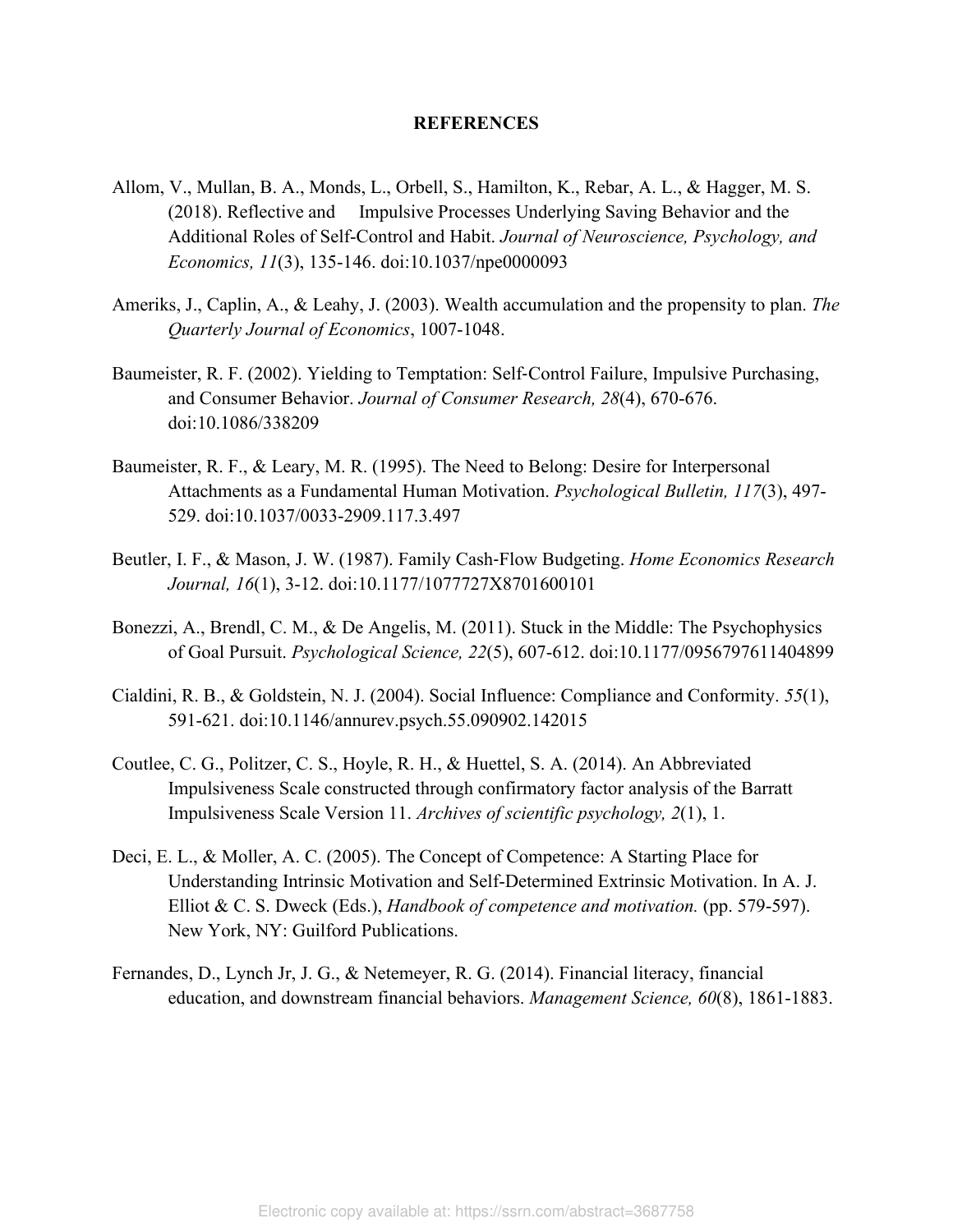- Frese, M., Stewart, J., & Hannover, B. (1987). Goal orientation and planfulness: Action styles as personality concepts. *Journal of personality and Social Psychology, 52*(6), 1182.
- Fu, J. (2020). Ability or opportunity to act: What shapes financial well-being? *World Development, 128*, 104843.
- Gamst-Klaussen, T., Steel, P., & Svartdal, F. (2019). Procrastination and Personal Finances: Exploring the Roles of Planning and Financial Self-Efficacy. *Frontiers in Psychology, 10*. doi:10.3389/fpsyg.2019.00775
- Hershfield, H. E., Goldstein, D. G., Sharpe, W. F., Fox, J., Yeykelis, L., Carstensen, L. L., & Bailenson, J. N. (2011). INCREASING SAVING BEHAVIOR THROUGH AGE-PROGRESSED RENDERINGS OF THE FUTURE SELF. *JMR, Journal of marketing research, 48*, S23.
- Hollenbeck, J. R., & Klein, H. J. (1987). Goal Commitment and the Goal-Setting Process: Problems, Prospects, and Proposals for Future Research. *Journal of Applied Psychology, 72*(2), 212-220. doi:10.1037/0021-9010.72.2.212
- Huston, S. J. (2010). Measuring financial literacy. *Journal of Consumer Affairs, 44*(2), 296-316.
- Joo, S. (2008). Personal Financial Wellness. In J. J. Xiao (Ed.), *Handbook of Consumer Finance Research* (pp. 21-33). New York, NY: Springer New York.
- Kahneman, D. (2011). *Thinking, fast and slow*: Macmillan.
- Locke, E., Latham, G., & Erez, M. (1988). The Determinants of Goal Commitment. *Academy of Management. The Academy of Management Review, 13*(1), 23. doi:10.5465/AMR.1988.4306771
- Lusardi, A., & Mitchell, O. S. (2007). Baby boomer retirement security: The roles of planning, financial literacy, and housing wealth. *Journal of monetary Economics, 54*(1), 205-224.
- Lusardi, A., & Mitchell, O. S. (2011). Financial literacy and retirement planning in the United States. *Journal of Pension Economics & Finance, 10*(4), 509-525.
- Lusardi, A., & Mitchell, O. S. (2014). The Economic Importance of Financial Literacy: Theory and Evidence. *Journal of Economic Literature, 52*(1), 5-44. doi:http://dx.doi.org/10.1257/jel.52.1.5
- Lusardi, A., & Mitchelli, O. S. (2007). Financial literacy and retirement preparedness: Evidence and implications for financial education. *Business economics, 42*(1), 35-44.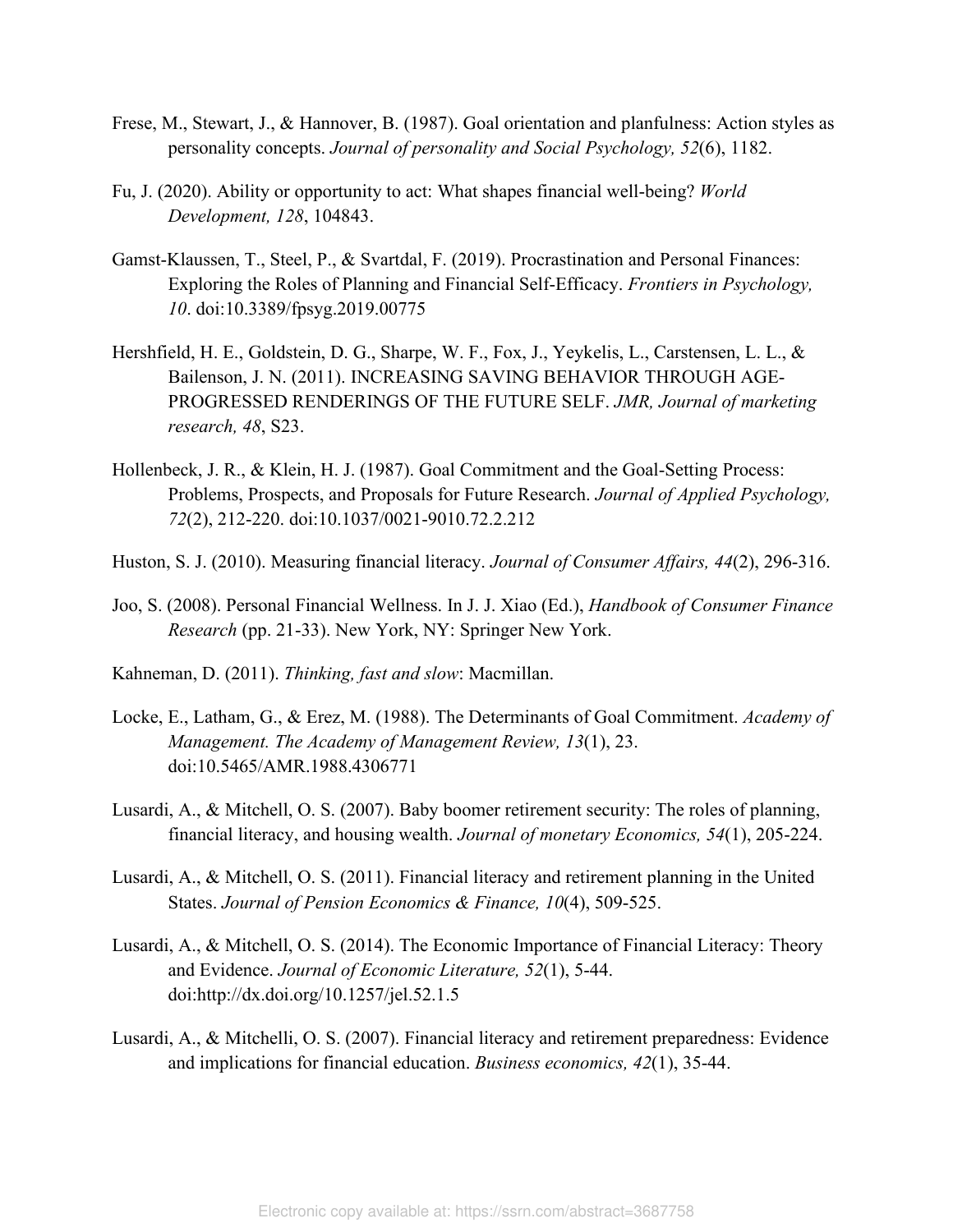- Lusardi, A., & Tufano, P. (2015). Debt literacy, financial experiences, and overindebtedness. *Journal of Pension Economics & Finance, 14*(4), 332-368. doi:10.1017/S1474747215000232
- Mandell, L. (2006). Financial literacy: If it's so important, why isn't it improving? *Networks Financial Institute Policy Brief*(2006-PB), 08.
- Mantzari, E., Vogt, F., Shemilt, I., Wei, Y., Higgins, J. P. T., & Marteau, T. M. (2015). Personal financial incentives for changing habitual health-related behaviors: A systematic review and meta-analysis. *Preventive Medicine, 75*, 75-85. doi:10.1016/j.ypmed.2015.03.001
- Masicampo, E. J., & Baumeister, R. F. (2011). Consider It Done! Plan Making Can Eliminate the Cognitive Effects of Unfulfilled Goals. *Journal of personality and Social Psychology, 101*(4), 667-683. doi:10.1037/a0024192
- Moller, A. C., Ntoumanis, N., & Williams, G. C. (2019). Financial Incentives May Influence Health Behaviors, But Do We End Up With Less Than We Paid For? A Selfdetermination Theory Perspective. *Annals of behavioral medicine : a publication of the Society of Behavioral Medicine, 53*(11), 939. doi:10.1093/abm/kaz038
- Netemeyer, R. G., Warmath, D., Fernandes, D., Lynch, J. G., Fischer, E., & Toubia, O. (2018). How Am I Doing? Perceived Financial Well-Being, Its Potential Antecedents, and Its Relation to Overall Well-Being. *Journal of Consumer Research, 45*(1), 68-89. doi:10.1093/jcr/ucx109
- O'Connor, G. E., Newmeyer, C. E., Wong, N. Y. C., Bayuk, J. B., Cook, L. A., Komarova, Y., . . . Warmath, D. (2019). Conceptualizing the multiple dimensions of consumer financial vulnerability. *Journal of Business Research, 100*, 421-430. doi:10.1016/j.jbusres.2018.12.033
- Ryan, R. M., & Deci, E. L. (2000). Self-Determination Theory and the Facilitation of Intrinsic Motivation, Social Development, and Well-Being. *American Psychologist, 55*(1), 68-78. doi:10.1037/0003-066X.55.1.68
- Topa, G., & Herrador-Alcaide, T. (2016). Procrastination and Financial Planning for Retirement: A Moderated Mediation Analysis. *Journal of Neuroscience, Psychology, and Economics, 9*(3-4), 169-181. doi:10.1037/npe0000065